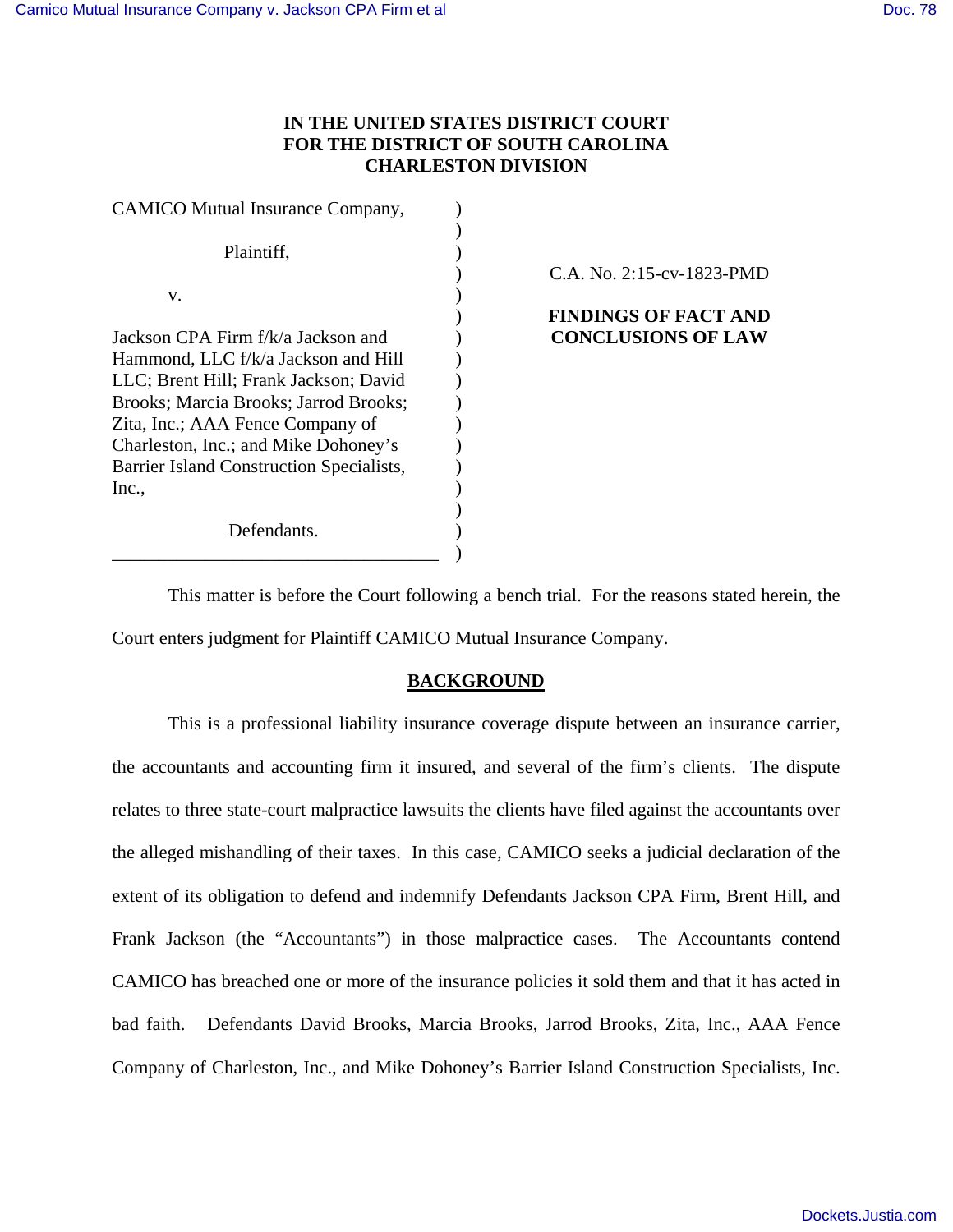(the "Clients") also seek a declaratory judgment regarding CAMICO's obligations in their lawsuits.

CAMICO filed this action in April 2015. After the parties conducted discovery and filed cross-motions for summary judgment, the Court found there were genuine issues of material fact and therefore denied the motions. The parties tried the case on August 16 and 17, 2016. Having considered the evidence admitted at trial, as well as the parties' pre-trial briefs and post-trial submissions, the Court now makes the following findings of fact and conclusions of law in accordance with Federal Rule of Civil Procedure 52(a).

#### **FINDINGS OF FACT**

Based on the preponderance of the evidence in the record, the Court finds as follows: $<sup>1</sup>$  $<sup>1</sup>$  $<sup>1</sup>$ </sup>

#### **I. The Accountants and Their Insurance Policies**

<u>.</u>

1. For years, certified public accountants Frank Jackson and Brent Hill worked together in their two-member accounting firm, Jackson and Hill, LLC. Their association ended with Hill's retirement in August 2011. Following some additional personnel changes, Jackson now practices alone in Jackson CPA Firm, LLC.

2. Since 2005, CAMICO has insured the Accountants under a series of professional liability, claims-made-and-reported policies. The policies have a retroactive date of July 1, 1998.

3. Each policy provides a year of coverage that begins on January 28 of the year. For example, the main policy at issue here has an effective date that runs from January 28, 2011, to January 28, 2012 (the "2011–2012 policy").

<span id="page-1-0"></span><sup>1.</sup> The Court recognizes that certain of its factual findings could be perceived as commenting on the merits of the Clients' state-court malpractice claims. The Court stresses that it expresses no opinion as to liability or damages in those cases.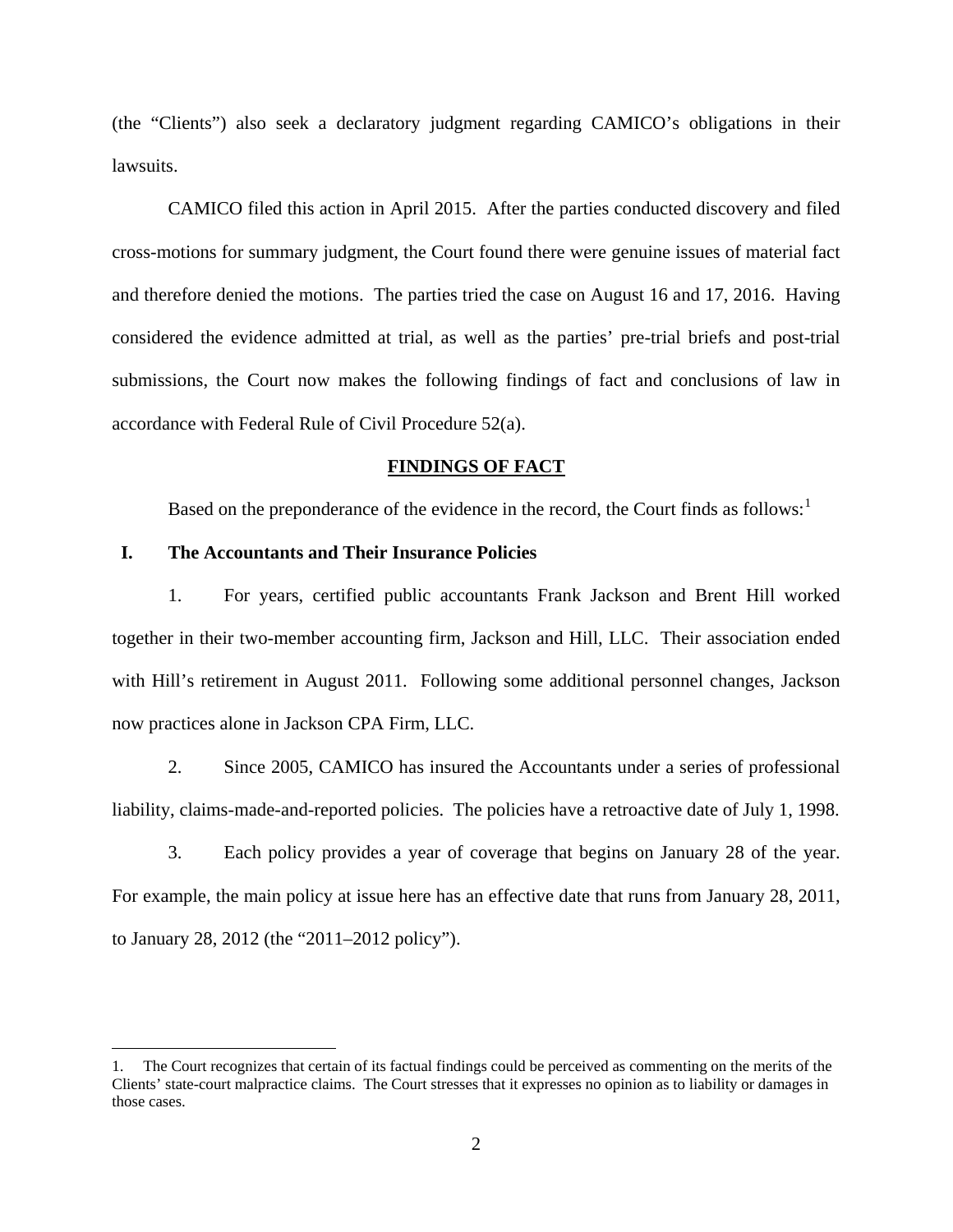4. Each policy's declarations page lists a general indemnity limit of \$1,000,000 per claim and \$2,000,000 aggregate. An endorsement to each policy provides a separate limit of \$250,000 for defense costs and other claim expenses.

5. Each policy contains an identical insuring agreement. However, each policy also has an endorsement titled "Limited Coverage for 'Known Claims' Endorsement" that changes parts of the insuring agreement. For example, the known-claims endorsement for the 2011–2012 policy deletes section A of that policy's insuring agreement and replaces it with an insuring agreement that provides, in relevant part, as follows:

## **A. Coverage for** *Damages* **and Reporting Requirements**

. . . .

- 1. The Company will pay those sums that an *Insured* becomes legally obligated to pay as *Damages* because of a *Claim* arising out of an *Insured's* negligent act, error or omission in rendering or failing to render *Professional Services* performed after the *Retroactive Date* and before the end of the *Policy Period*, provided that:
	- (a) The *Claim* was first made against the *Insured* and reported to the Company during the same *Policy Period*; and
	- (b) The *Claim* was not reported to any professional liability insurer, including the Company, prior to the effective date of the *Policy Period* identified in the policy's Declarations.
- 4. If any *Insured* became aware of a *Claim* or a *Potential Claim* either after the *Retroactive Date* of this Policy or during the twelve (12) months prior to the Effective Date of this *Policy Period*, whichever is later, and reports that *Claim* or *Potential Claim* to the Company during the *Policy Period*, that *Claim* or *Potential Claim* shall be deemed timely reported to the Company during the *Policy Period*; however, the Limits of Liability applicable to such *Claim* or *Potential Claim* shall be limited to the amount stated in section I. INSURING AGREEMENTS, C. Limits of Liability, Sub-Limits and Deductibles, paragraph 1.c.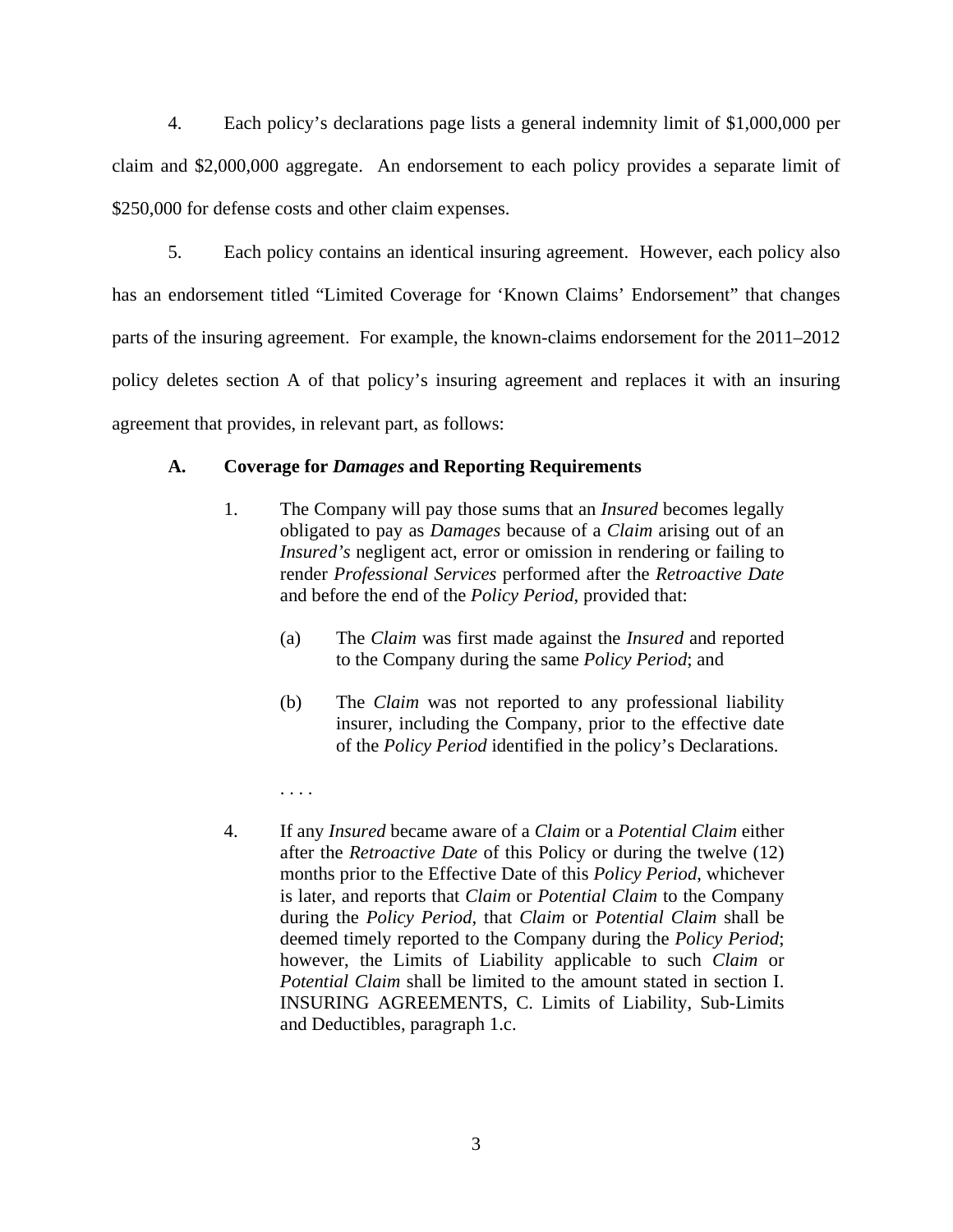6. The policies define "Claim" as follows:

a demand received by any *Insured* for money or services, and includes the service of suit(s), a request that an *Insured* agree to waive a legal right or sign an agreement to toll a statute of limitations, or a demand for arbitration. A *Claim* also includes two or more *Claims* arising out of or resulting from a single act, error or omission in rendering *Professional Services*, or from *Multiple Acts*, *Errors or Omissions* in rendering *Professional Services*, whether such demands are made: (1) against one or more *Insureds*; (2) by one or more *Persons*, or (3) during one or more *Policy Periods*.

7. The policies define "Multiple Acts, Errors or Omissions" as "all acts, errors or omissions in rendering *Professional Services* that are logically or causally connected by any common fact(s), circumstances, situation, transaction(s), event(s), advice or decision(s)." The policies go on to state that a single per-claim coverage limit "applies to a *Claim* arising from *Multiple Acts*, *Errors or Omissions*, regardless of the number of claimants, lawsuits, or *Insureds*  involved."

8. The policies define "Potential Claim" as "an event or circumstances that any *Insured* might reasonably expect would be the basis for a *Claim*." In turn, *Insured* includes Hill, Jackson, their firm, and its employees.

9. As mentioned above, paragraph A.4 of the known-claims endorsement's insuring agreement limits the coverage for certain claims to "the amount stated in section I. INSURING AGREEMENTS, C. Limits of Liability, Sub-Limits and Deductibles, paragraph 1.c." That subparagraph, which the endorsement adds, provides as follows:

The maximum amount payable by the Company for *Damages* and *Claim Expenses* for each covered *Claim* reported during this *Policy Period* pursuant to section I. INSURING AGREEMENTS, A. Coverage for *Damages* and Reporting Requirements, paragraph 4., shall be either \$100,000 or 25% of the Per *Claim*  Limit of Liability stated on the Declarations, whichever is less. Amounts paid on behalf of an *Insured* pursuant to this paragraph are chargeable against the applicable Deductible and the Limits of Liability.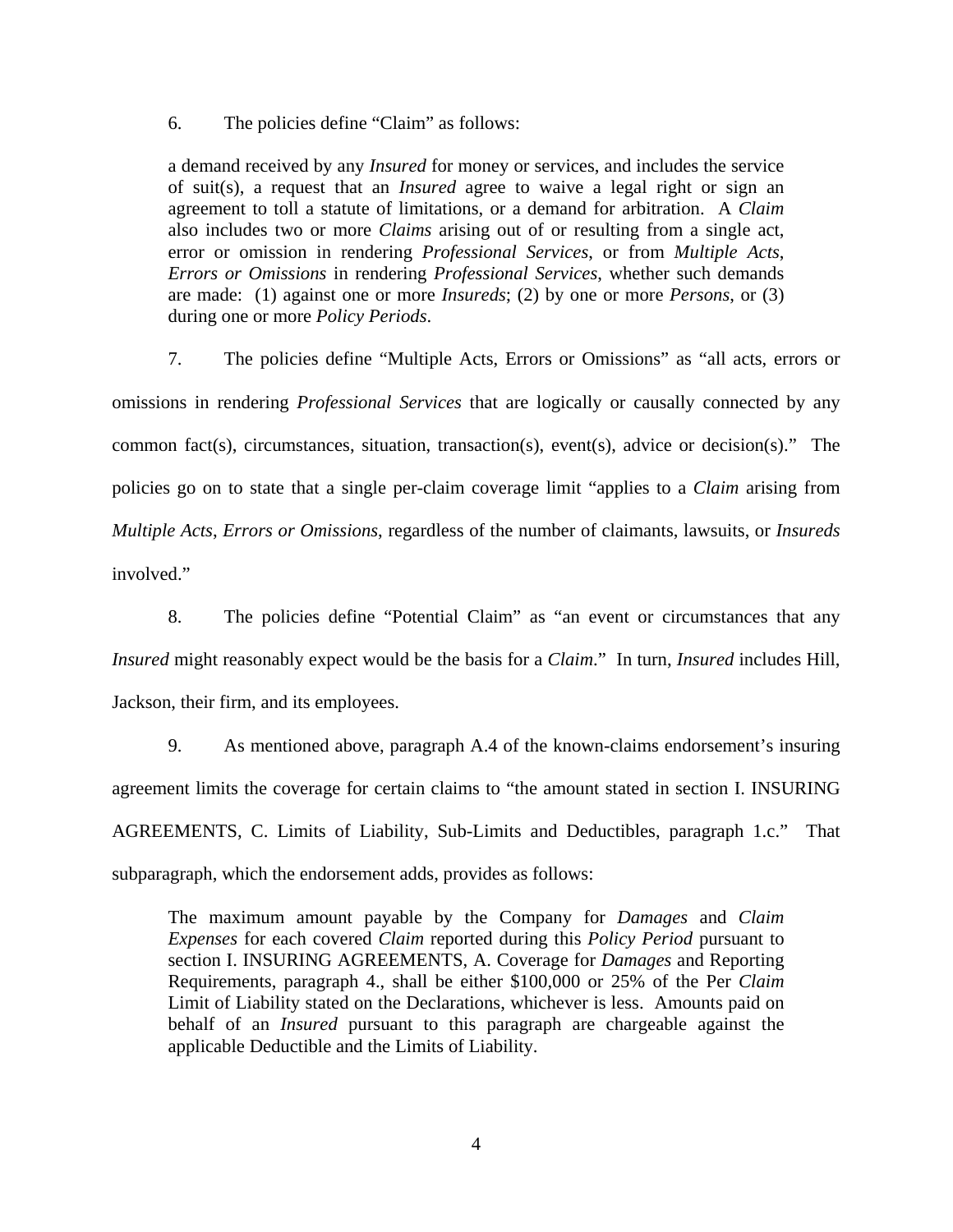10. Finally, the known-claims endorsement eliminates separate defense limits for claims that are afforded coverage under the known-claims endorsement.

#### **II. Hill's Declining Health and Work Performance**

11. Hill was diagnosed with Parkinson's disease in 2006. After being diagnosed, he continued to practice accounting for several years.

12. Over those years, the symptoms of Parkinson's disease gradually worsened, affecting Hill's work. The disease caused Hill to experience tremors, fatigue, and a loss of concentration, such that he became disorganized and frequently could not complete much work in a typical work day.

13. As those physical and mental impediments worsened, they were also exacerbated by certain stressors, including the demands of caring for his mother as her own health declined and financial difficulties that arose due to his inability to produce billable time. As a result, Hill's ability to work suffered even more. Among other things, he could no longer complete his work in time to either meet his clients' filing deadlines or seek extensions. Hill's failures to file resulted in clients being assessed interest and late penalties.

14. By 2010, Hill's conditions reached, as he put it, "critical mass." Due to the symptoms of his Parkinson's disease and those external stressors, on many days he could barely accomplish three hours of work over the course of a twelve-hour workday. However, he did not notify clients of his growing inability to work or the consequent tax problems they were facing.

15. At Jackson's suggestion, the firm began delegating some of Hill's work. Staff accountant Rita Hammond recommended the firm contract with accountant Marty Hicks to help Hill. Hicks' primary responsibility was to negotiate with state and federal tax agencies in an effort to reduce or abate interest and penalties they had assessed against Hill's clients for Hill's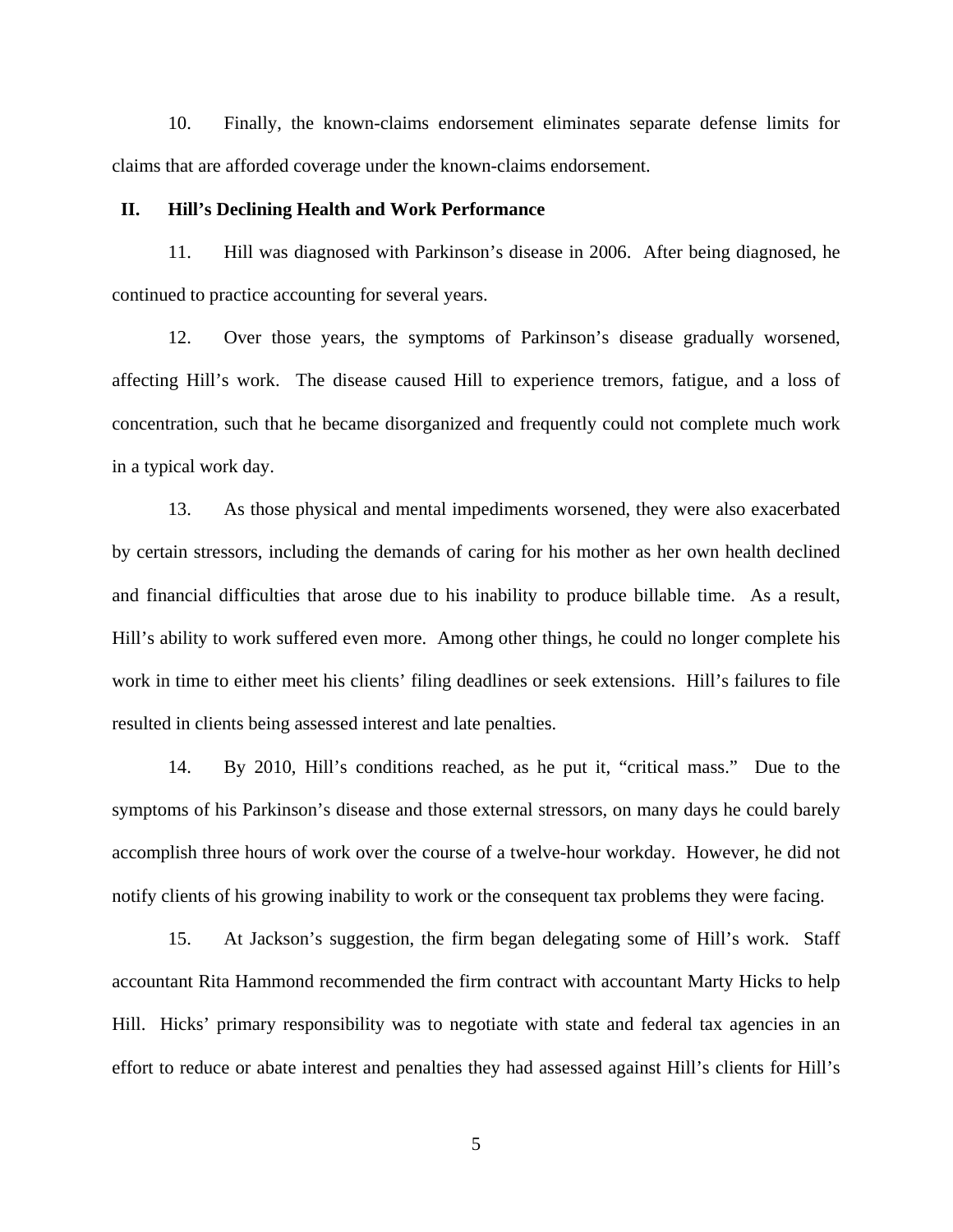late filings. The firm also hired an assistant to help Hill with organization and to communicate with clients.

16. In February and March 2011, Hill sent the IRS a series of letters relating to late

penalties it had assessed against several of his clients due to their returns not being timely filed.

Each letter included the following:

I would like to take responsibility for the failure to file on time and for any lack of a prompt response to notices regarding the matter. Due to personal circumstances, I was unable to complete returns for all of my clients by the extended deadlines, and am just now finding myself able to pay proper attention to wrapping up my commitments to some of my clients related to 2009.

On-going adjustments to living with Parkinson's disease and problems with the side effects of medications reduced my productivity greatly for most of last year. Also, I have been the only family member available to see to the care of my 83 year old mother, and that role intensified through 2010 as her mental and physical conditions deteriorated. The last four months of the year have proved to be the most stressful of my life, as most of my time and energy was spent seeing her through seven hospital visits, a move from her home to an assisted living facility, then to a nursing home, where she spent her final six weeks under hospice care. She passed away January  $2<sup>nd</sup>$ . With that behind me, and with a recent change in medication making the Parkinson's more tolerable, I am now getting my health and life back in balance and better able to do the job of helping my clients meet their tax-filing responsibilities in a timely manner.

He concluded at least one of the letters by declaring, under penalty of perjury, that the block-

quoted language above was true.

<u>.</u>

17. Hill concluded several of the letters by asking the IRS to abate his clients' late

penalties "due to circumstances beyond taxpayer control"; in at least one other letter, he sought

abatement "due to circumstances beyond taxpayer control (and preparer) control."<sup>[2](#page-5-0)</sup>

<span id="page-5-0"></span><sup>2.</sup> It is not clear how many of these letters Hill sent the IRS*.* The Clients have asserted in this case that there is no evidence that Hill sent such letters in relation to any of them. In state court, however, Zita and the Brooks family have alleged they believe Hill did send the IRS such a letter on their behalf. Based on those allegations and the circumstantial evidence in the record, the Court finds that Hill did send the IRS such letters on behalf of each of the Clients that contained the block-quoted language above.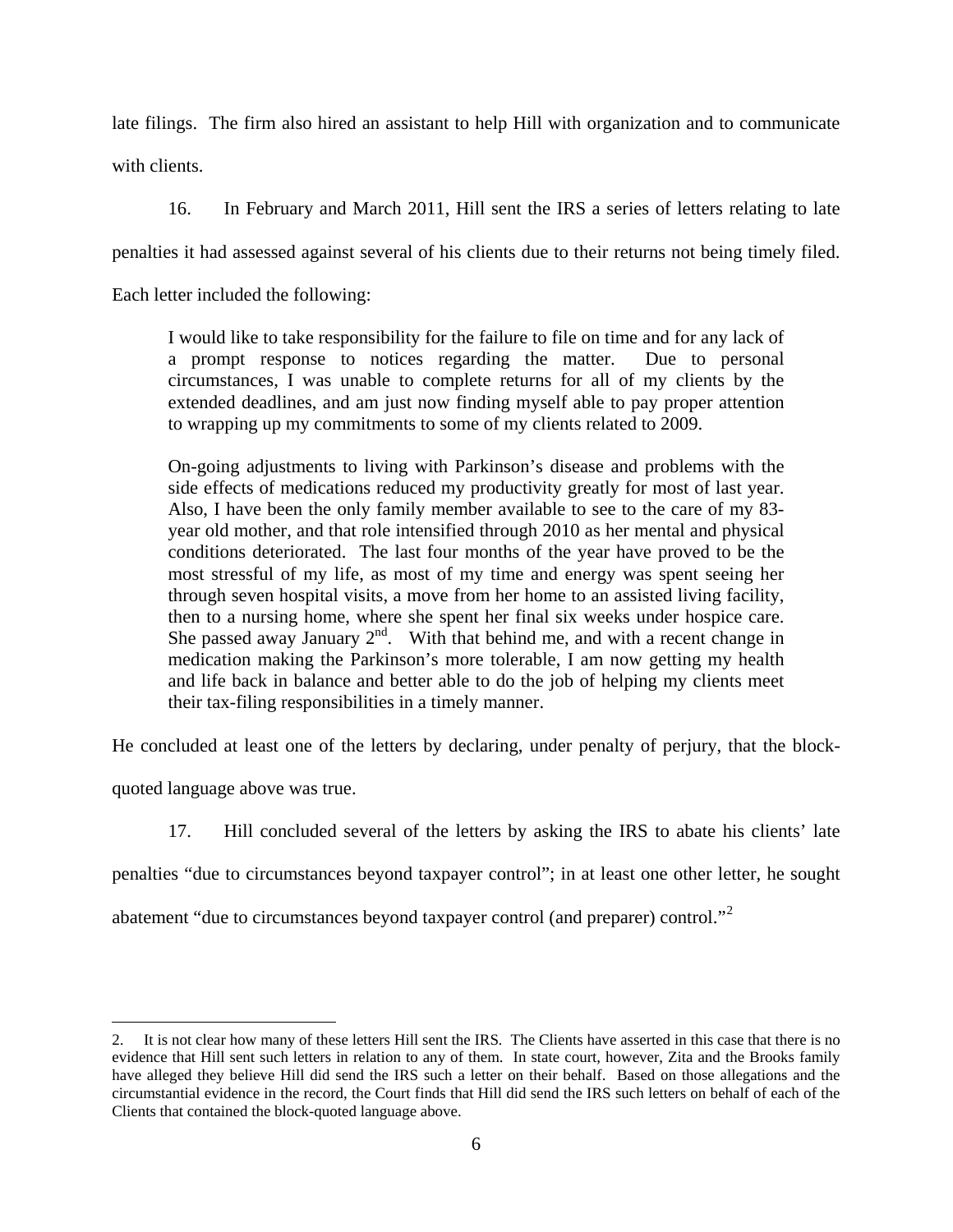18. Hill retired in August 2011. He announced his retirement to his clients through a mass letter he sent on August 22, in which he stated, "Most Parkinson's patients reach a point when they can no longer function effectively in a job that involves a high volume of deadlineintensive work. I am past that point."

19. When Hill retired in August 2011, Hicks and staff accountant Rita Hammond took over Hill's files. Hammond joined with Jackson to form the firm Jackson and Hammond, LLC, which continued contracting with Hicks. Hammond and Hicks thereafter continued to work with tax agencies on behalf of Hill's former clients in an attempt to mitigate the consequences of missed filing deadlines. Hammond and Hicks left the accounting firm in September 2012, taking with them all the files for Hill's former clients. They formed their own firm and performed work for a number of Hill's former clients.

20. Hill's health has continued to decline since he retired. By the time of trial, Hill's memory of his work for the Clients was significantly diminished due to his disease. Thus, through no fault of his own, his testimony carried little weight.

### **III. The RMTP Claim**

21. Hill's former clients included two related companies, Royal Marine Packing, Inc. and Transport Partners, Inc. (collectively, "RMTP"). In 2010, Hill's services to RMTP included preparing and filing special five-year loss carryback elections. Hill worked on those election packages during the fall of 2010, which was when his personal struggles reached "critical mass."

22. Hill prepared the election packages and submitted them to the IRS in November 2010. Later that month, however, the IRS rejected the elections because Hill's submissions did not include an IRS Form 1120, the annual corporate income tax return form, for either client.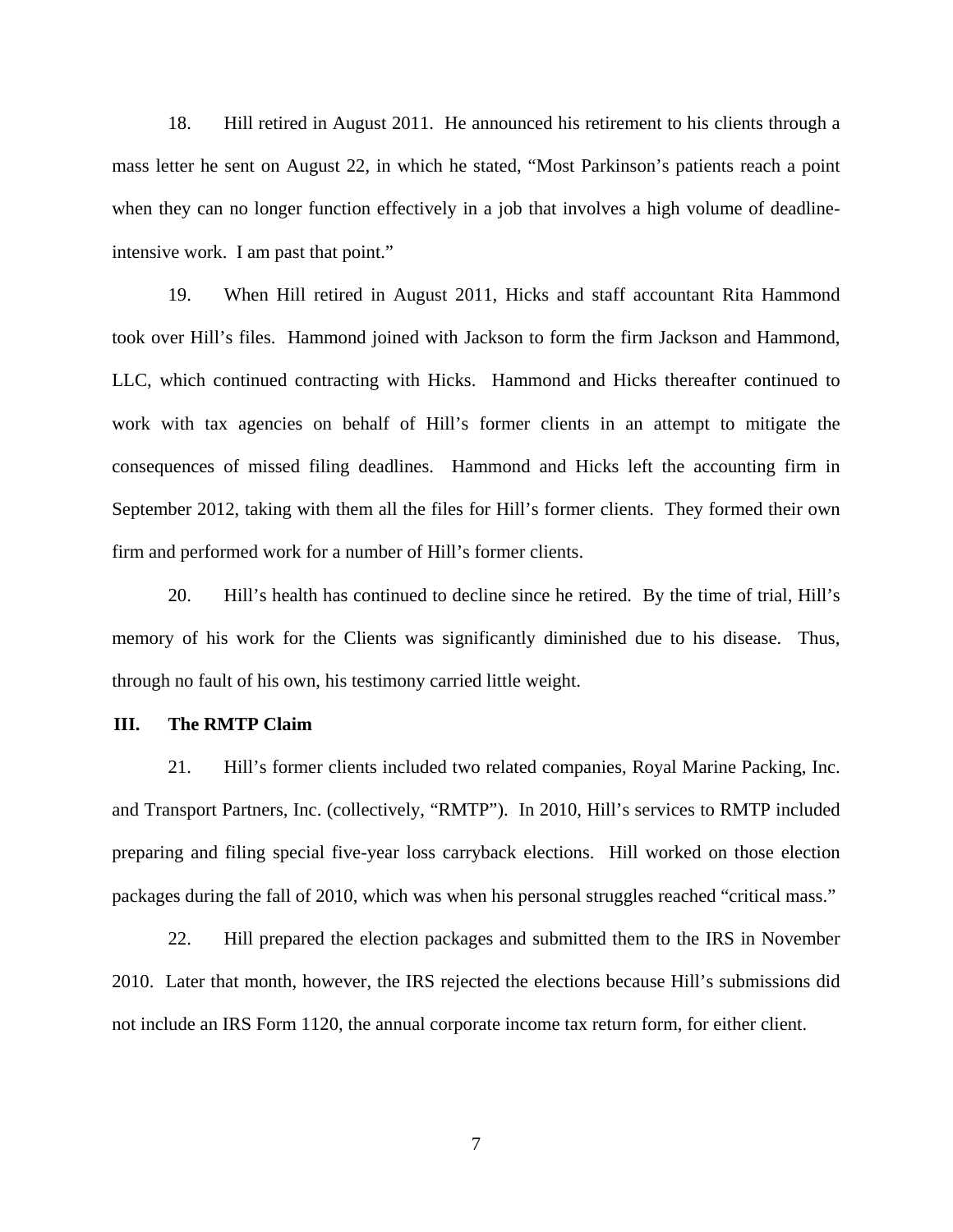23. Upon receipt of the IRS's rejection notice, Hill and others at the firm searched the office and found RMTP's 1120 forms, each completed and signed by an RMTP representative. It turned out that Hill had not mailed them when he submitted the election packages. Hill and Hicks then sent the forms to the IRS. By that point, however, the submission was untimely. In December, the IRS again rejected the five-year carryback elections because it had not timely received the 1120 forms.

24. At that time, Jackson knew Hill was having problems due to his declining health, that Hill had made an error on RMTP's taxes, and that Hicks was communicating with tax agencies in an effort to abate interest and late-filing penalties that Hill's clients had incurred.

25. Over the next four months, Hicks communicated with the IRS in an attempt to get it to reverse its decision and allow RMTP's carryback elections. As Jackson would later tell CAMICO, Hicks was asking the IRS change its position "due to [Hill's] Parkinson's, etc."

26. In March 2011, an IRS representative told Hicks that the IRS would allow the five-year carryback elections. However, the IRS ultimately rejected the elections for a final time that June. In September 2011, RMTP filed standard two-year carryback elections, which the IRS accepted. According to Jackson, Hill's failure to obtain the five-year carryback elections cost RMTP \$20,600.

27. In September 2011, RMTP's manager contacted Jackson to make a claim for the losses sustained due to the failed carryback elections (the "RMTP claim"). Jackson then reported the claim to CAMICO. Prior to that report, no one had informed CAMICO about Hill's errors or the subsequent efforts to persuade the IRS to allow the elections.

28. Because Hill and others in the firm were aware of Hill's error and the IRS's initial rejection in late 2010 but did not report the problem to CAMICO until September 2011,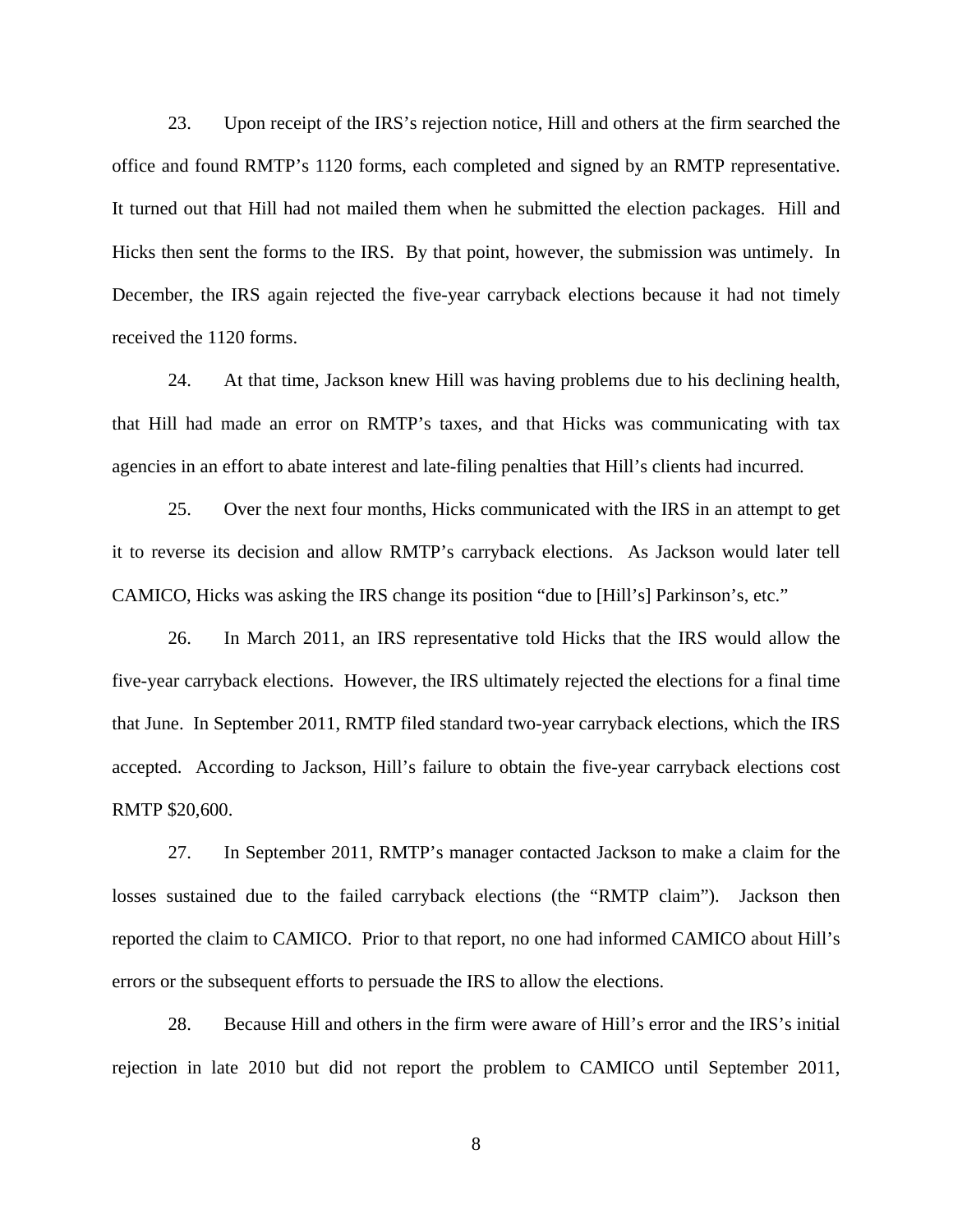CAMICO processed the RMTP claim under Paragraph A.4 of the 2011–2012 policy's insuring agreement and the known-claims endorsement's reduced coverage limit of \$1,000,000. In November 2011, CAMICO settled the RMTP Claim for \$20,600, leaving \$79,400 left on the limit for that claim.

## **IV. The Clients' Claims**

29. The Client defendants in this case are all former clients of Hill. In their statecourt lawsuits, the Clients all allege Hill committed professional negligence in his handling of their various tax matters.

### **A. Zita, Inc. and the Brooks Family**

30. Zita, Inc. is a consulting company that Jarrod Brooks, David Brooks, and Marcia Brooks own. David and Marcia are Jarrod's parents. From 2004 to 2011, the Brooks family retained Hill to prepare their and Zita's income tax returns.

31. Hill did not complete their returns for the years 2003, 2004, 2005, and 2006 until the end of 2007. By that point, those returns were all overdue with both the IRS and the South Carolina Department of Revenue ("SCDOR"), resulting in the assessment of interest and late penalties.

32. When Hill completed that set of returns, he advised David and Marcia Brooks not to file their returns for 2003 to 2005 until they had sufficient funds available to pay their tax liabilities for those years. They followed that advice, which resulted in further penalties being assessed.

33. Although retained to do so, Hill never prepared Zita's or any of the Brooks family members' tax returns for the tax years 2008, 2009, and 2010. Rather, Hammond prepared and filed them in 2012. By that point, however, the returns were well past due.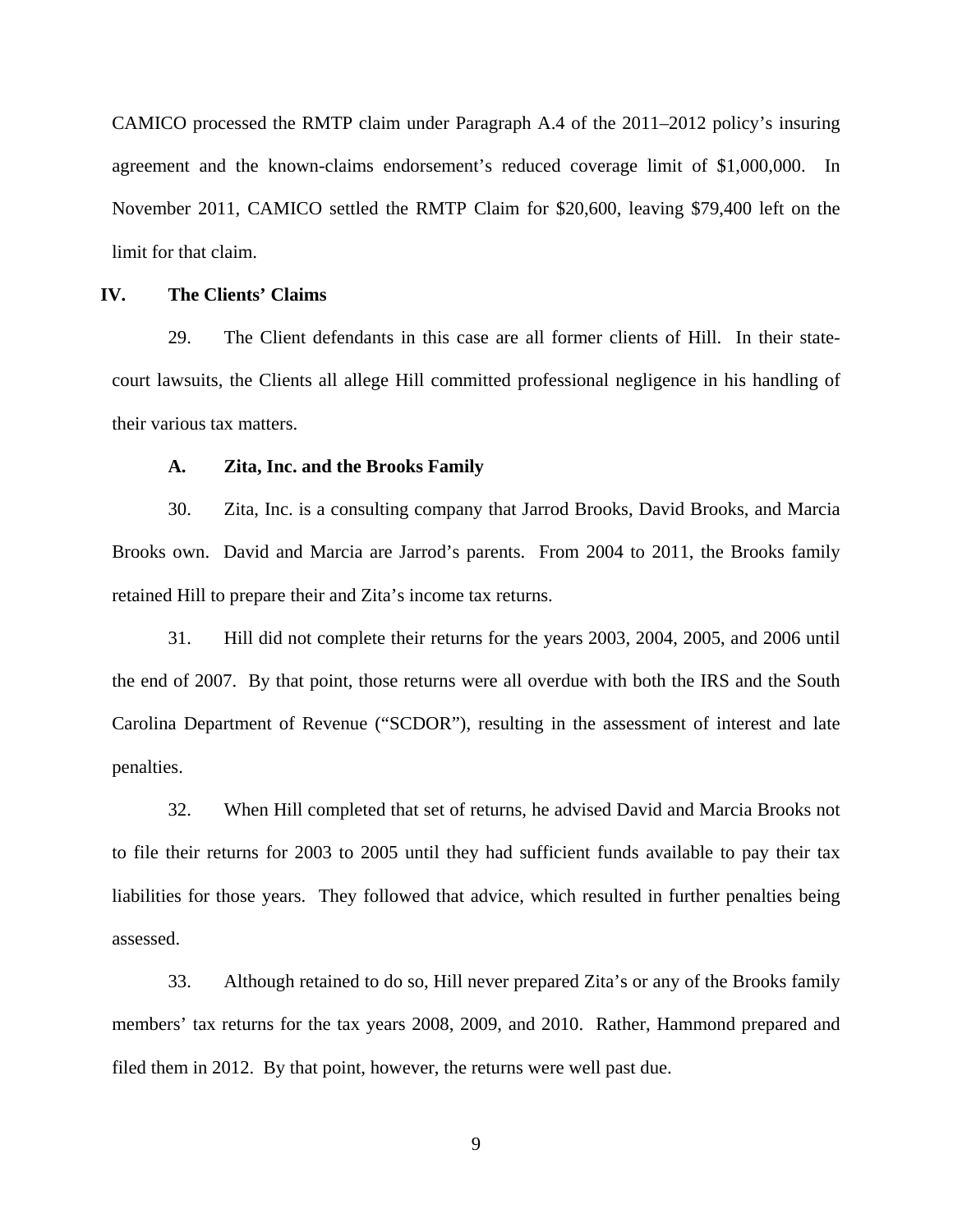34. The IRS and the SCDOR assessed interest and late penalties against Zita and the Brooks family members for the late filing of their returns for the years spanning 2003 to 2010.

35. In December 2010, Jarrod Brooks discussed the assessments and the late filings with Hill, who referred Brooks to a tax attorney. Brooks consulted that attorney in late 2010 or early 2011, but then instead used Hicks to attempt to abate the interest and penalties assessed against him, his parents, and their company.

36. With Hicks' assistance, the Brooks family and Zita resolved their tax issues regarding years 2003 to 2006 in the summer of 2011 by paying significant amounts to the IRS. After Hill retired, they continued working with Hicks. They resolved their tax issues for the years 2008 to 2010 in 2014.

### **B. Mike Dohoney's Barrier Island Construction Specialists, Inc.**

37. As its name suggests, Mike Dohoney's Barrier Island Construction Specialists, Inc. ("BICS") is a construction company that Michael Dohoney owns. From 2009 to 2011, Dohoney retained Hill to handle all of BICS's tax needs, including payroll tax accounting and reporting.

38. When Dohoney first retained Hill in late 2009, BICS was delinquent in its filing of payroll tax returns. Dohoney hired Hill to address the delinquency. Hill told Dohoney that he would address that problem and also work with BICS's secretary to improve payroll tax reporting in the future. Thereafter, Hill assured Dohoney that he was addressing those past issues and was working on new payroll tax returns as they arose.

39. The following year, however, BICS received a number of past-due notices from the IRS and from the SCDOR. The notices related to reporting periods for which Hill was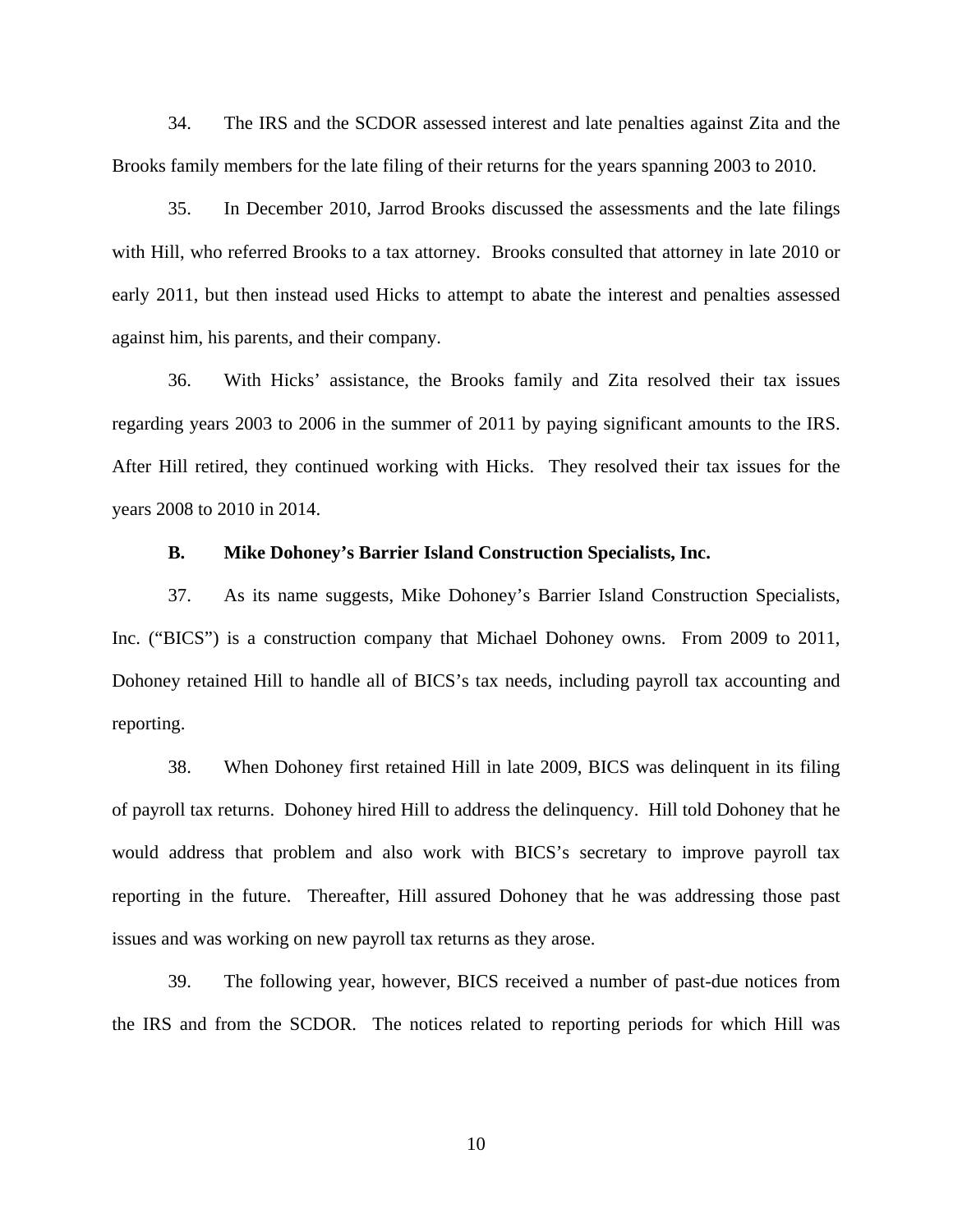supposed to prepare and file returns. Both agencies assessed interest and late penalties against BICS based on a failure to file returns.

40. In late 2010 or early 2011, Dohoney confronted Hill, who admitted he had "dropped the ball" on BICS's payroll tax needs and had failed to file returns for the company. Hill mentioned he had been under stress from his mother's declining health. Hill again promised to address BICS's issues. However, he did not do so.

41. After Dohoney continued to receive past-due and penalty notices, he spoke with Jackson sometime in the first half of 2011 about Hill's conduct. After Dohoney suggested to Jackson that he may sue if the issues were not resolved, Jackson assigned Dohoney's file to Hicks to help with the IRS audits.

42. With Hicks' help, Dohoney was able to mitigate some of the penalties and interest assessed due to Hill's omissions. However, by the time this case came up for trial, Dohoney was still negotiating with the IRS on other such assessments.

### **C. AAA Fence Company of Charleston, Inc. and Gordon Ogle**

43. AAA Fence Company of Charleston, Inc. is a fencing company that Gordon Ogle owns. From 2009 to 2011, Hill provided accounting services to Ogle and AAA Fence including personal and corporate income tax reporting and corporate payroll tax services.

44. After Ogle hired Hill in 2009, Ogle began receiving past-due payroll and income tax notices. In those notices, the IRS and the SCDOR assessed interest and late penalties against AAA Fence for failing to file returns. Ogle had hired Hill to prepare and file those returns.

45. Ogle, like Brooks and Dohoney, discussed the notices and assessments with Hill in 2010. Hill assured Ogle that he would take care of the late filings and the assessments. However, he did not do so.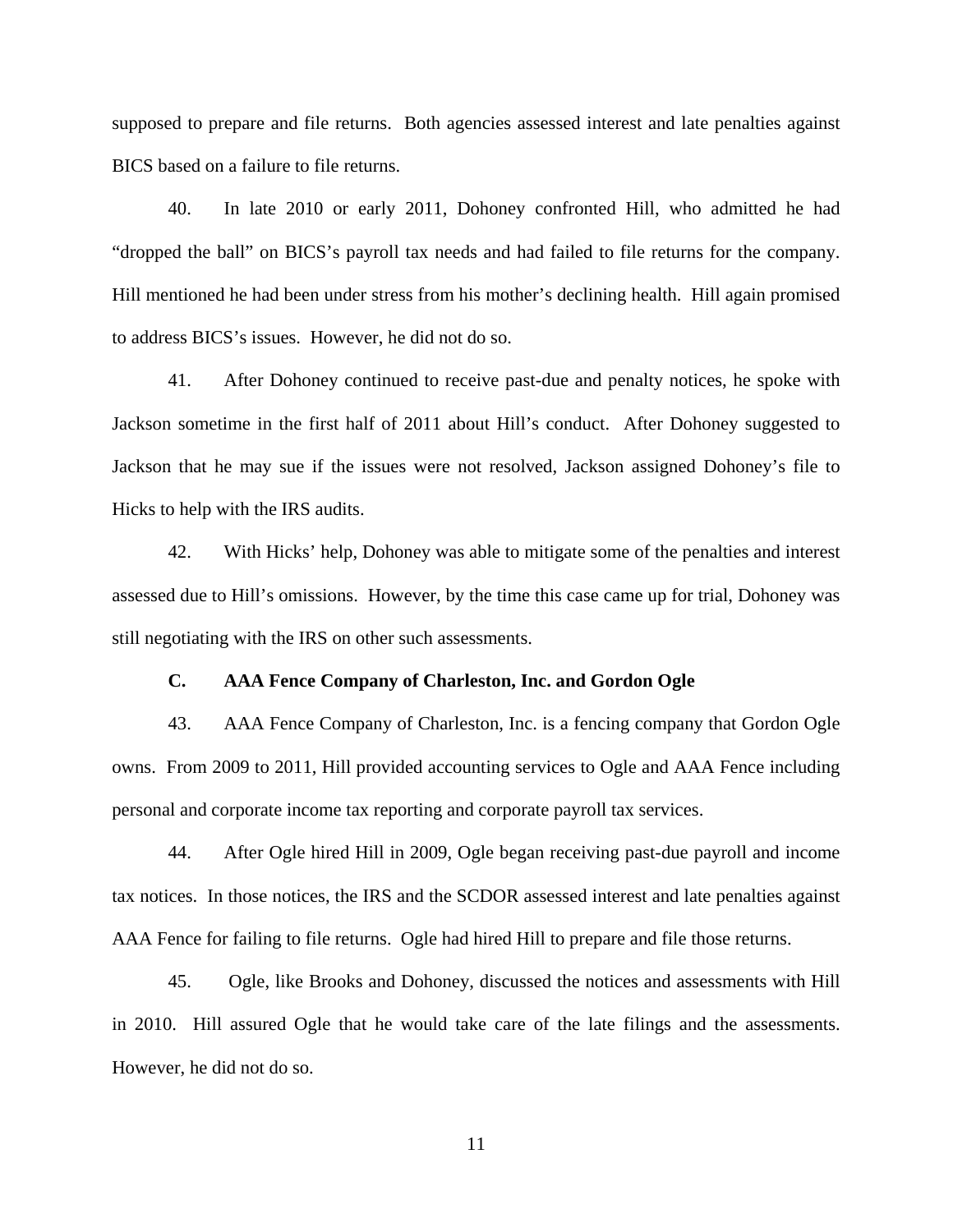46. During their professional relationship, Ogle also granted Hill power of attorney to deal with the IRS on his behalf. Thereafter, the IRS directly sent Hill more past-due notices relating to additional returns that Hill failed to file for AAA Fence.

47. In 2011, Hicks took over Ogle's and AAA Fence's files and attempted to mitigate the IRS's and the SCDOR's assessments. Hicks continued those efforts after he and Hammond formed their own firm. For example, in December 2012, Hicks wrote the IRS a letter stating that AAA Fence's tax problems were caused by Hill, who "suffered from dementia" while performing work for AAA Fence.

48. With Hicks' help, Ogle and AAA Fence resolved their issues by establishing a payment plan with the IRS.

### **D. The Clients' Lawsuits**

49. In December 2012, Jarrod Brooks called Jackson and informed him that his father was incurring significant penalties and interest related to Hill's prior work and indicated he needed Jackson's help fixing that problem. Jackson reported that call to CAMICO.

50. On January 14, 2013, CAMICO received a copy of a faxed letter addressed to Jackson from an attorney representing the Clients in relation to Hill's accounting work. The attorney stated the Clients had sustained substantial monetary losses from Hill's negligence.

51. Upon receipt of the letter, a CAMICO representative discussed the matter with Jackson, who explained that Hill had been struggling with Parkinson's disease and that in 2010, it became evident that Hill could not keep up with his clients' work. Jackson also stated he believed that Hill's disease caused or was related to the issues referenced in the January 14 letter.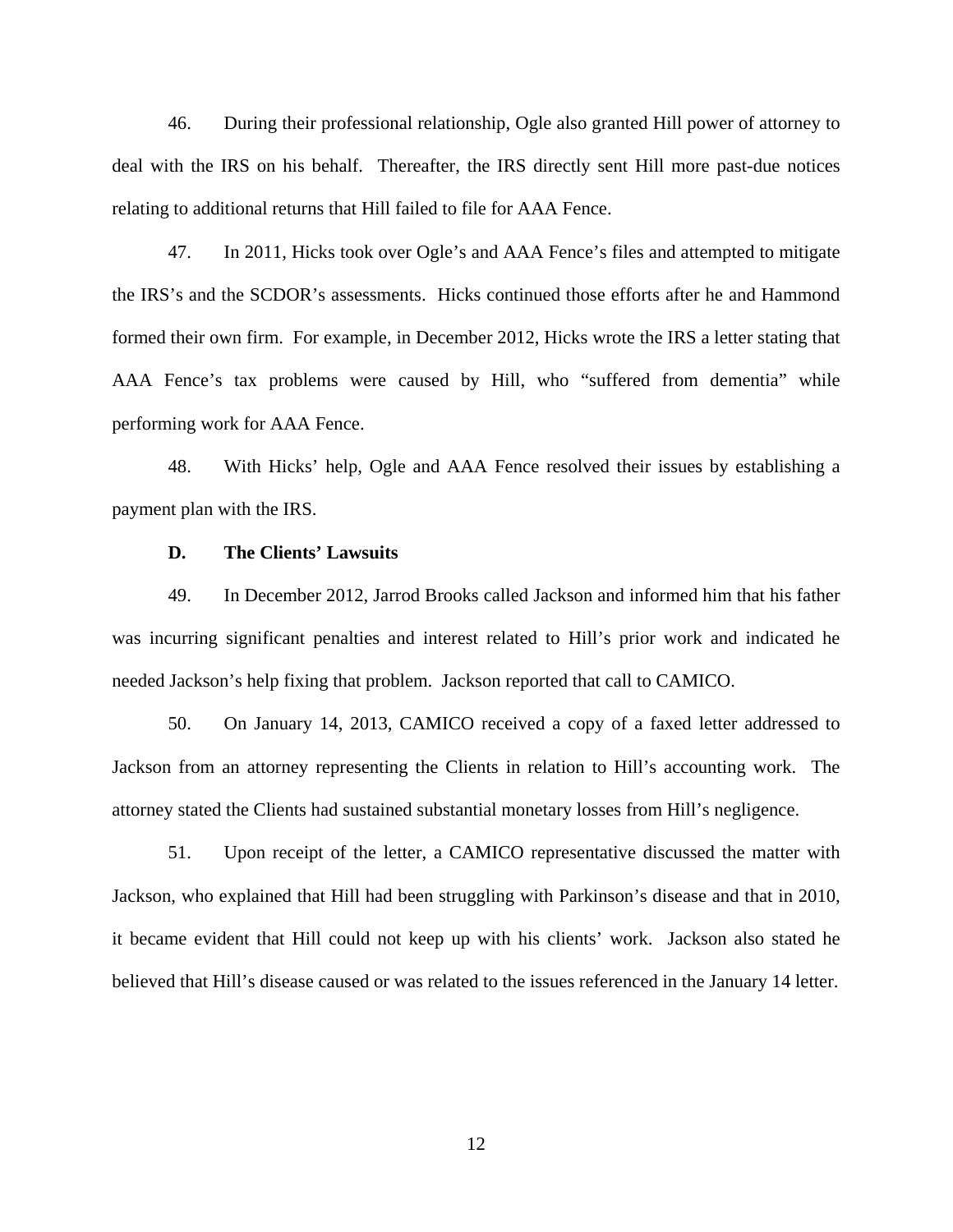52. In June 2013, the Clients, the Accountants, and CAMICO entered into a tolling agreement as CAMICO investigated the Clients' claims. CAMICO retained counsel for Hill and the firm at that time, subject to a reservation of rights.

53. Over the course of the investigation, the Clients provided CAMICO with information regarding their claims. Included within that information were IRS and SCDOR tax notices, several of Hill's abatement letters to the IRS, and several of his retirement letters.

54. In May 2014, CAMICO received a letter from the Clients' attorney that was addressed to the Accountants' retained lawyer. At one point, the Clients' attorney summarized the growing dispute between the Clients and the Accountants as follows:

While these individuals each has his or her own specific issues, particular scope of work for which they relied on Mr. Hill, and particular damages, they all share one thing: the story of how Mr. Hill represented to each of them that he was able to do the work they believed they hired him to do; how Mr. Hill represented to each of them that he was in fact doing the work they believed they hired him to do; how Mr. Hill advised them to rely on him and not to worry about certain deadlines because he was taking care of it; how Mr. Hill never (until very late in the game) disclosed to them his deteriorating health; and how they were all left with a substantial tax mess to clean up after he abruptly ceased his accounting work.

55. The Clients terminated the tolling agreement early in 2015. Thereafter, they filed three separate lawsuits<sup>[3](#page-12-0)</sup> in South Carolina state court against Hill (individually) and Jackson and Hill, LLC. In their lawsuits, the Clients seek damages for losses they allege Hill caused.

56. The Clients' amended complaints are similar, in that they each allege that Hill failed to properly prepare and file tax returns for certain years due to limitations he was experiencing as a result of Parkinson's disease and that he wrongfully concealed his disease and the resulting errors he was making on the Clients' tax matters.

<u>.</u>

<span id="page-12-0"></span><sup>3.</sup> Zita and the Brooks family filed the first suit, AAA Fence and Ogle filed the second, and BICS filed the third.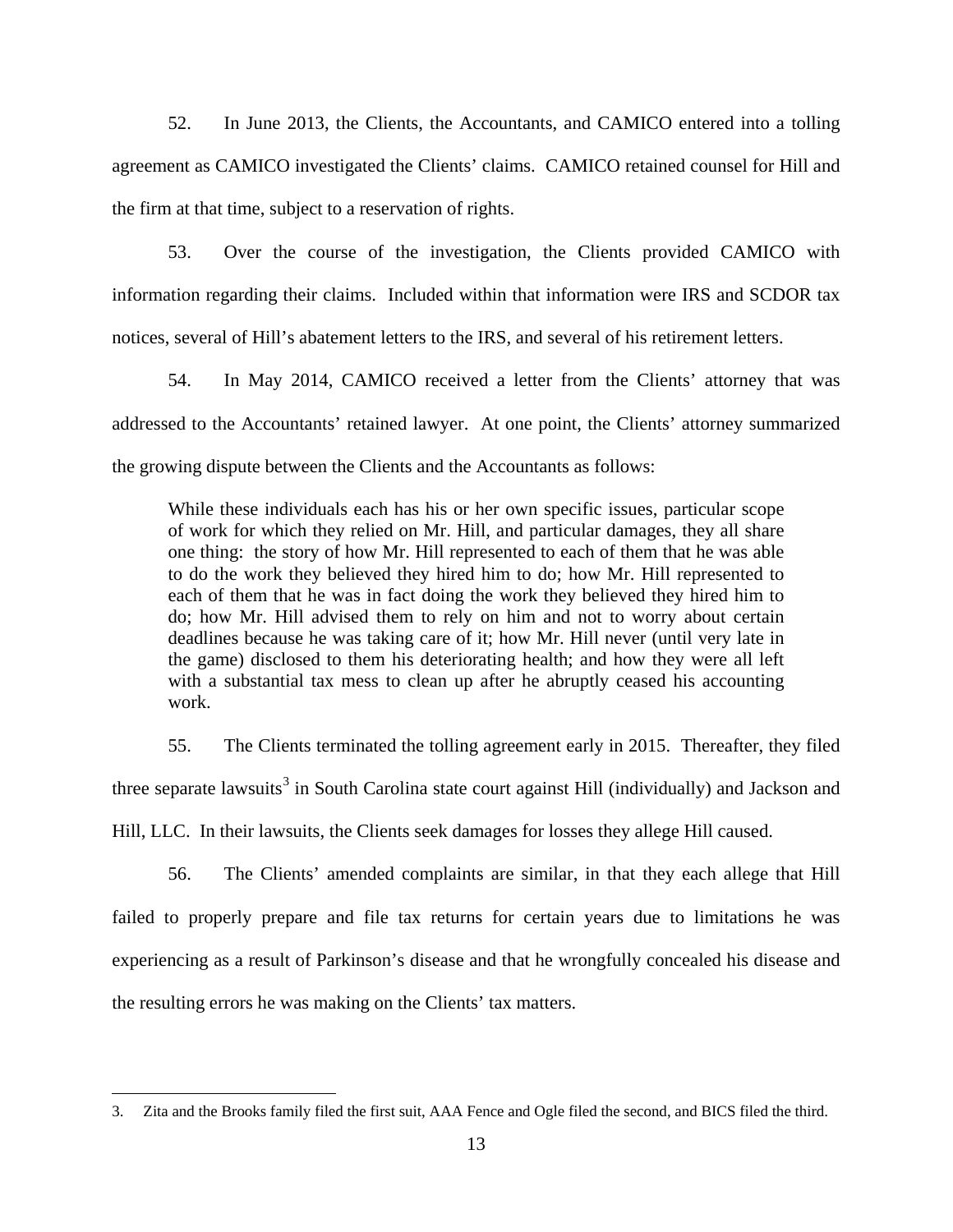57. Each pleading also alleges Hill and his former firm were negligent in the following ways:

(1) Failing to prepare and deliver tax returns on a timely basis; (2) Failing to exercise the reasonable care or competence of accountants in communicating information about available extensions, the nature and scope of penalties should the client not file or not have the funds available to pay the taxes indicated on the returns; [and] (3) Failing generally to exercise the degree and standard of care expected of certified public accountants in acknowledging and communicating honestly regarding [Hill's] personal issues, including issues relating to the care of his elderly mother and/or deteriorating mental and physical health conditions and any resulting limitations on his ability to perform professional services.

58. CAMICO has continued to provide a defense to Hill and to Jackson and Hill, LLC while reserving its right to contest the existence and amount of coverage it owes. It exercised that right by filing this declaratory judgment action.

59. The Clients' pleadings and the evidence in the record lead the Court to find that, but for the progressively debilitating effects of Hill's disease, which were exacerbated at times by the stress of caring for and losing his mother, Hill would not have mishandled RMTP's taxes or made the errors and omissions for which the Clients are now suing him.

## **CONCLUSIONS OF LAW**

The parties agree that South Carolina law governs their dispute. In South Carolina, insurance policies are subject to the general rules of contract construction. *Nationwide Mut. Ins. Co. v. Commercial Bank*, 479 S.E.2d 524, 526 (S.C. 1996). The insurer's duties under a policy of insurance are set forth by the terms of the policy and cannot be enlarged or curtailed by judicial construction. *Id.* Therefore, the Court must give clear policy language its plain, ordinary, and popular meaning. *See id*. However, where policy provisions may be reasonably interpreted in more than one way, the court must use the interpretation most favorable to the insured. *State Farm Fire & Cas. Co. v. Barrett*, 530 S.E.2d 132, 136 (S.C. Ct. App. 2000).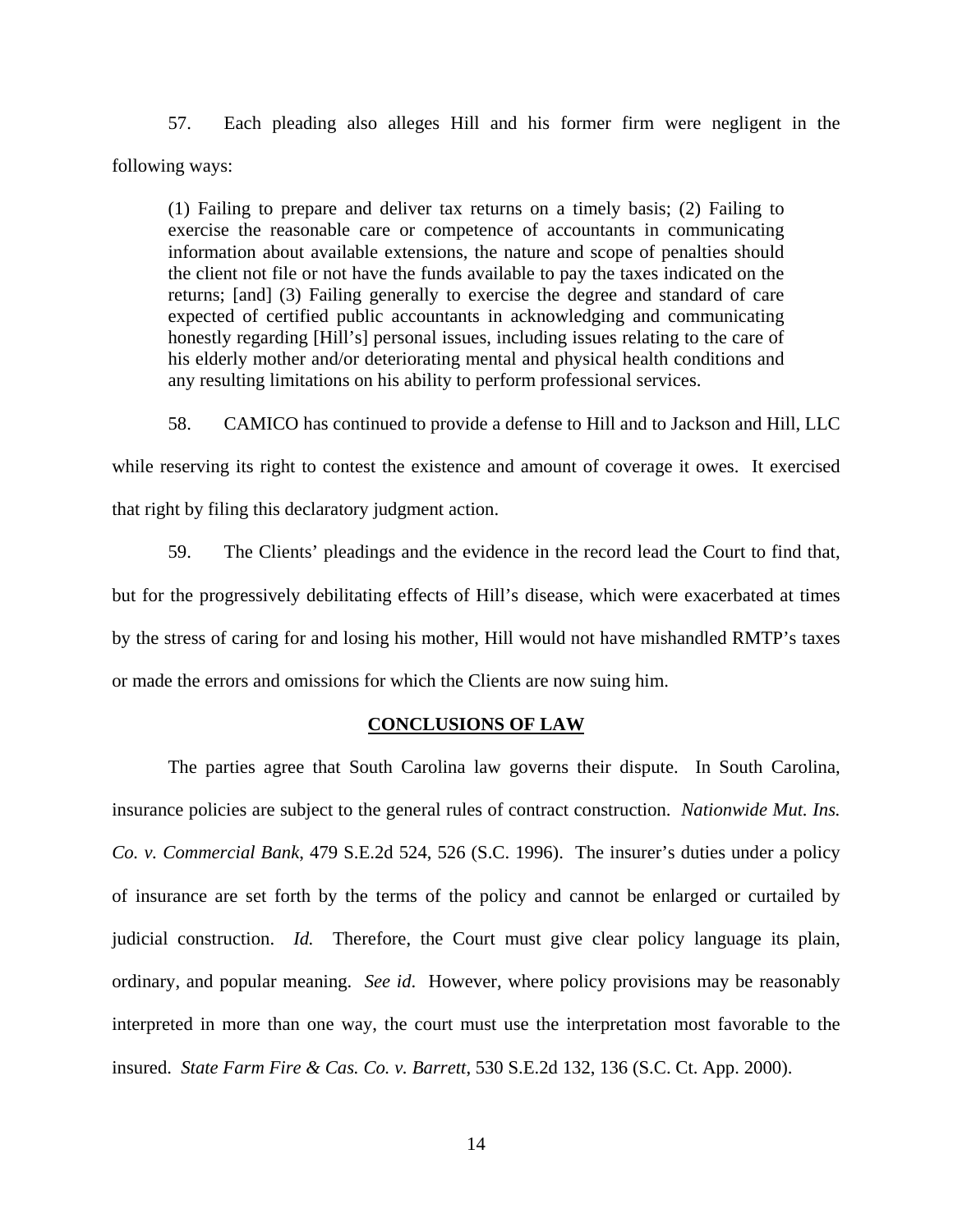#### **I. Declaratory Judgment Issues**

The parties raise several issues over the application of the policies to the Clients' claims: (1) was the RMTP Claim subject to a reduced coverage limit? (2) do the Clients' claims and the RTMP Claim constitute a single claim? (3) assuming the Accountants did not timely report any claims, was CAMICO substantially prejudiced by the delay? and (4) does Frank Jackson have coverage as an innocent insured? The Court answers those questions *seriatim*.

### **A. Amount of Coverage for the RMTP Claim**

The Court first addresses whether the RMTP claim was subject to a reduced coverage limit. Because Jackson reported the RMTP claim in September 2011, that claim would be covered, if at all, under the 2011–2012 policy. Under paragraph A.4 of that policy's operative insuring agreement, if an insured became aware of a claim or potential claim in the year preceding January 28, 2011, and reports it to CAMICO during the policy period, then it will be treated as timely reported to CAMICO during the policy period. However, there will be reduced coverage for the claim.

The analysis of the first condition—awareness of an actual or potential claim—begins with the policy's definition of "Potential Claim": "an event or circumstances that any *Insured* might reasonably expect would be the basis for a *Claim*." The Accountants interpret that language to mean they must notify CAMICO of their errors only if they reasonably expect that a client would make a claim—that is, a demand for money or services—against them. In their view, they did not have such an expectation until June 2011, when the IRS rejected the carryback requests for the final time.

The parties dispute whether the definition of "Potential Claim" focuses on the likelihood that a client will make a claim or, instead, on the likelihood that the event or circumstances at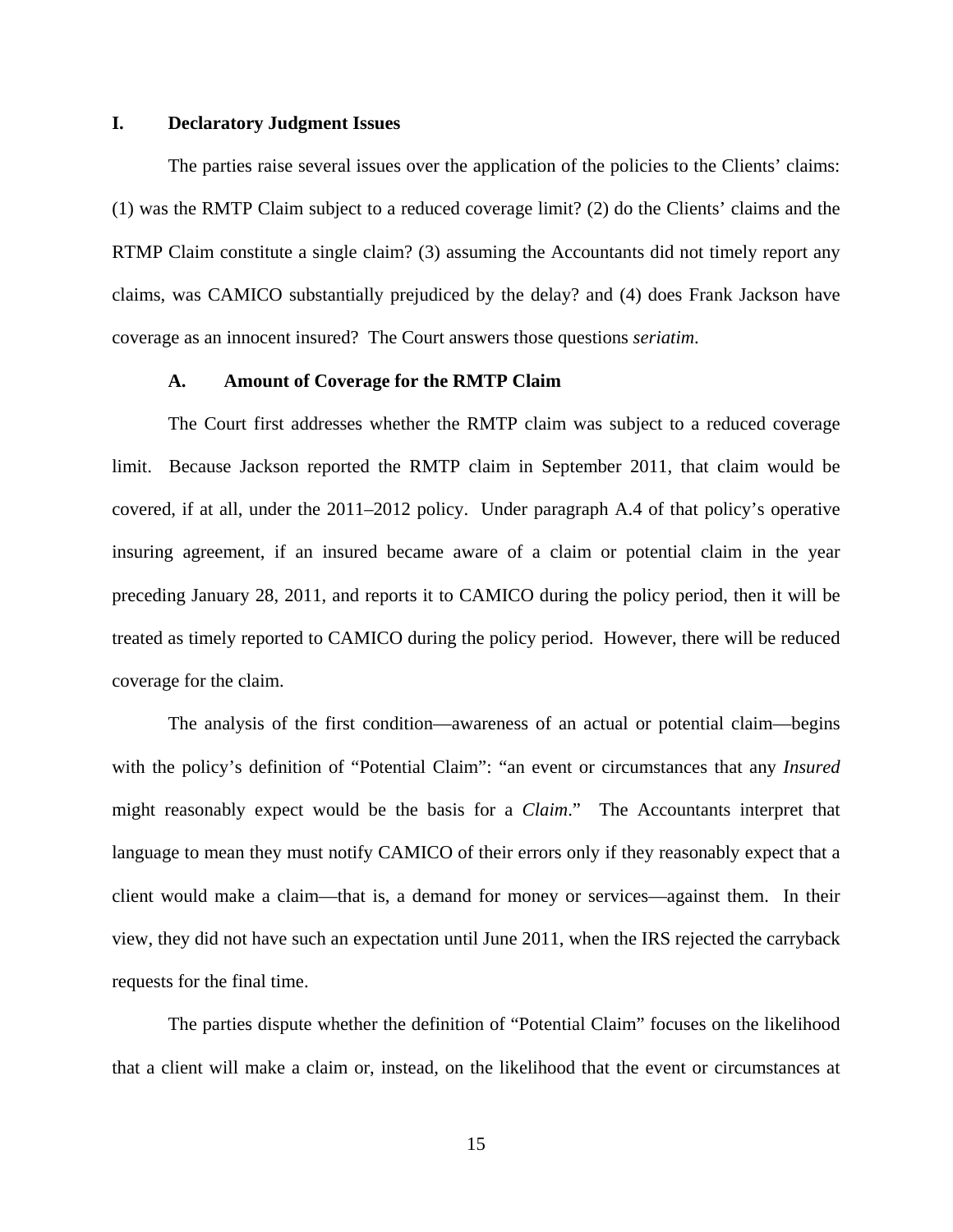issue would substantiate a claim. The Court need not resolve that dispute, for the word "might" leads to the same result under both interpretations. By the end of 2010, Hill and Jackson knew Hill had made an error that jeopardized over \$20,000 in tax savings for Hill's clients and that the IRS had rejected their initial attempt to correct his error. At that point, they might reasonably have expected that Hill's error would result in RMTP demanding money or services. In other words, a claim is among the results that a reasonable person in that situation would expect. At that time, they might also have reasonably expected that Hill's oversight would give RMTP grounds to obtain money or services from them, even if the chances of RMTP actually demanding such things seemed remote. Under either view, "might" sets a low threshold that Hill and Jackson crossed no later than December 2010. Thus, because an insured was aware of the potential claim in the year preceding January 28, 2011, the first condition of paragraph A.4 is met.

The Accountants and the Clients place great weight on Hill and Jackson testifying at trial that in 2010, they in fact did not think RMTP would make a claim. Their subjective expectations at that time, however, are not dispositive. Rather, the word "reasonably" in the definition injects an objective component into the analysis—before January 28, 2011, might a reasonable person in Jackson's or Hill's shoes have thought that Hill's error and the IRS's consequent rejection of the carryback claim would lead to (or support) a claim? *See First Prof'ls Ins. Co. v. Sutton*, 607 F. App'x 276, 283 (4th Cir. 2015) (stating question of whether something constituted potential claim, which policy defined as "an incident which the Insured reasonably believes will result in a claim for damages," is "measured with respect to an objective, not subjective, standard"); *Nat'l Home Specialty Ins. Co. v. Nat'l Union Fire Ins. Co. of Pittsburgh Pa.*, No. 6:10-cv-826-TMC, 2012 WL 1825370, at \*3 (D.S.C. May 18, 2012) (applying a mixed subjective/objective test to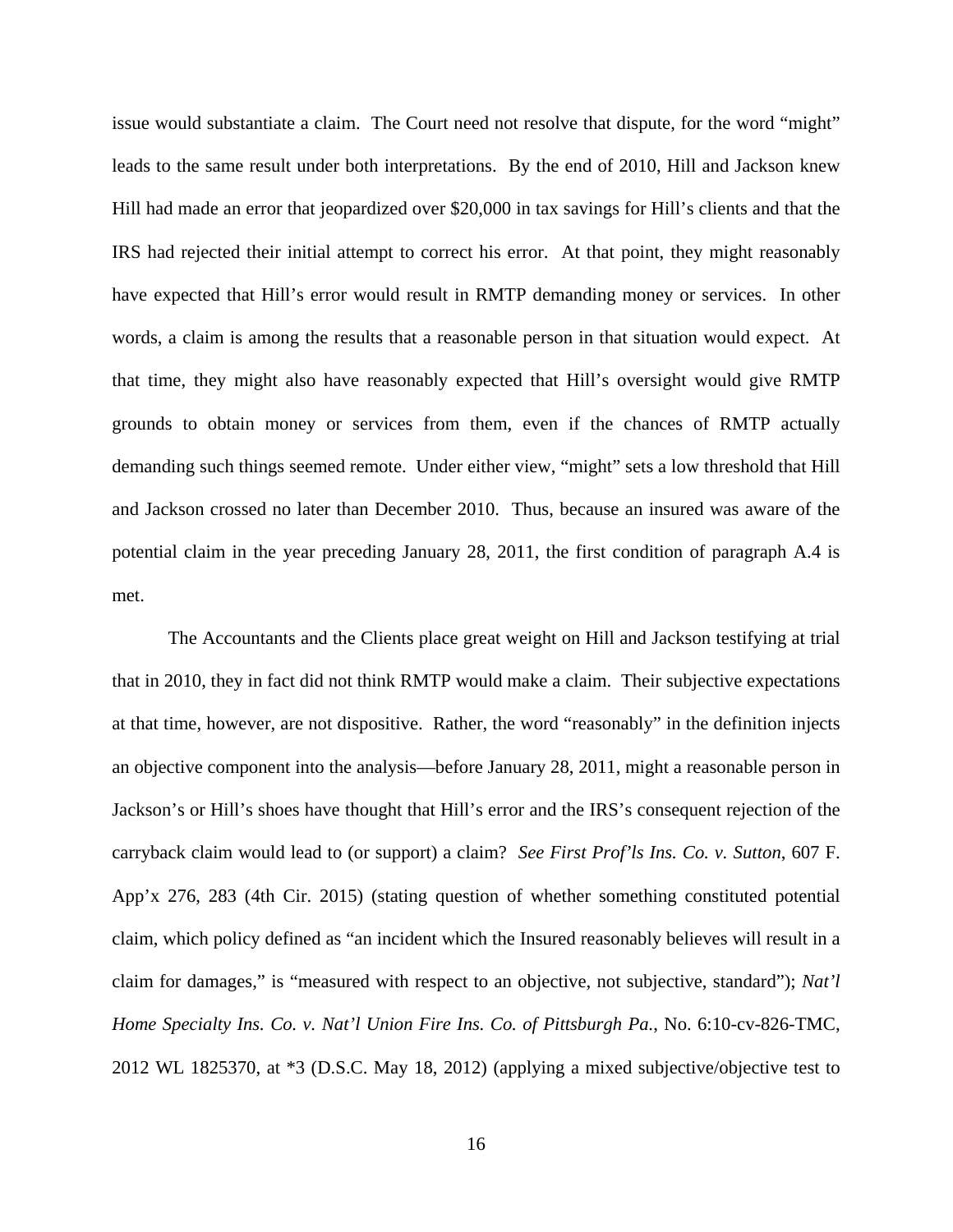policy provision that omitted coverage for wrongful acts committed prior to the beginning of the policy's period that the insured knew or could have reasonably foreseen could lead to a claim). As the analysis above indicates, the record in this case compels the Court to answer that question in the affirmative.

As for the second condition of paragraph A.4, Jackson reported the RMTP claim during the 2011–2012 policy's operative period. Thus, the 2011–2012 policy treats the RMTP Claim as a covered, timely reported claim. However, taken in conjunction with other portions of the known-claims endorsement, paragraph A.4 provides that the \$250,000 separate defense limit is not available for the RTMP claim and that total defense and indemnity coverage available for the claim is limited to the lesser of \$100,000 or 25% of the per-claim limit on the declarations page (here, \$1,000,000). Therefore, the 2011–2012 policy provides \$100,000 in coverage for the RMTP claim. After CAMICO paid RMTP \$20,600, \$79,400 of that \$100,000 limit remained.

### **B. Interrelatedness of the Claims**

As mentioned above, "Claim" includes a demand received by an insured for money or services. That policy definition goes on to state that—

[a] *Claim* also includes two or more *Claims* arising out of or resulting from a single act, error or omission in rendering *Professional Services*, or from *Multiple Acts, Errors or Omissions* in rendering *Professional Services*, whether such demands are made: (1) against one or more *Insureds*; (2) by one or more *Persons*, or (3) during one or more *Policy Periods*.

"Multiple Acts, Errors or Omissions" means "all acts, errors or omissions in rendering Professional Services that are logically or causally connected by any common fact(s), circumstances, situation, transaction(s), event(s), advice or decision(s)." CAMICO contends that all of the Clients' claims are logically or causally connected to one another and to the RMTP claim and thus constitute one claim under the 2011–2012 policy. The upshot of such a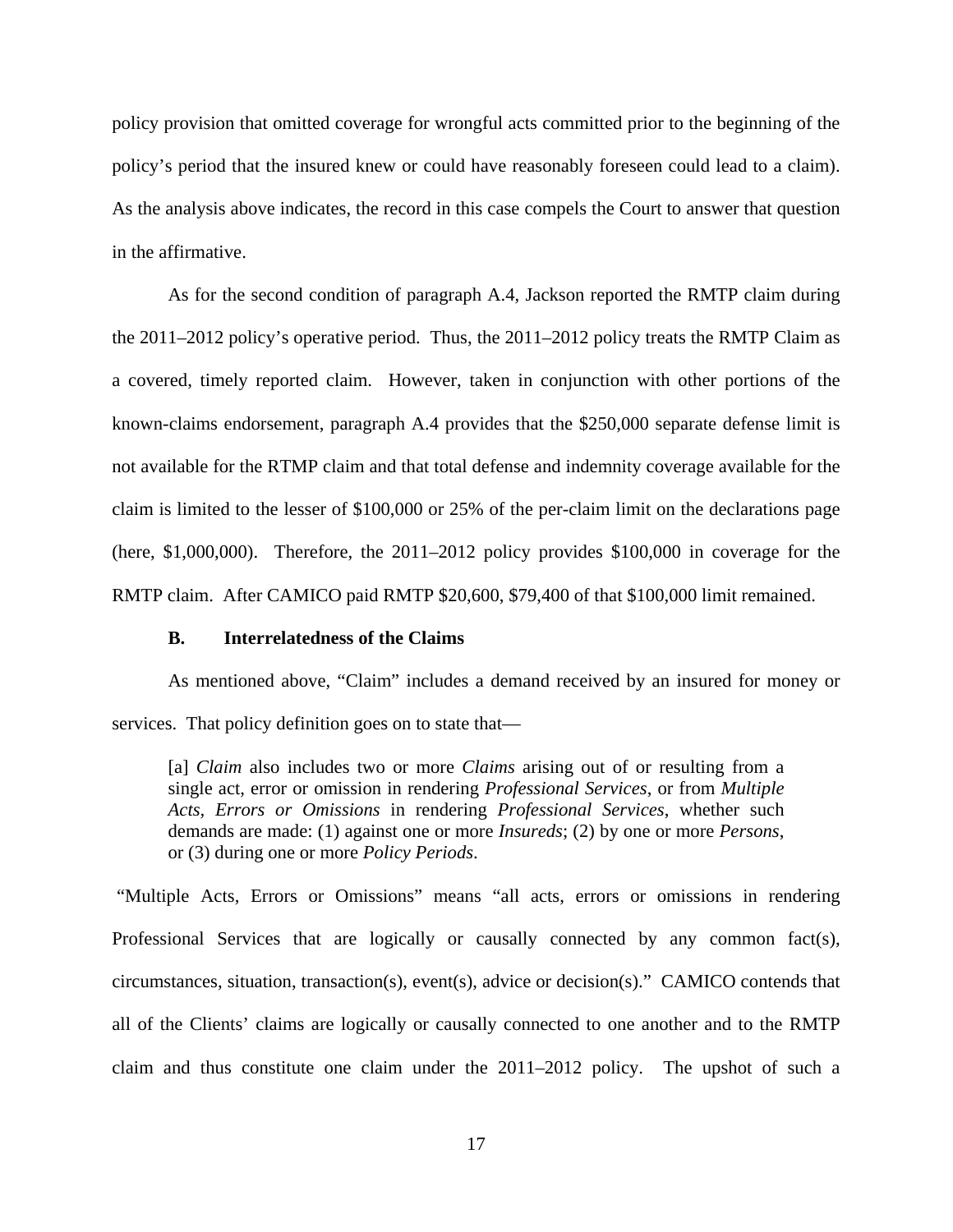conclusion would be that, as part of the RMTP Claim, the Clients' claims would all be subject to the partially exhausted \$100,000 coverage limit. That would be so because the 2011–2012 policy states that a single per-claim coverage limit "applies to a *Claim* arising from *Multiple Acts, Errors or Omissions*, regardless of the number of claimants, lawsuits, or *Insureds*  involved."

The Accountants and the Clients vigorously dispute CAMICO's position. They argue the Clients' claims are in no meaningful way connected to each other or to the RMTP claim.

The parties appear to agree there are no South Carolina state authorities on point, and the Court has not found any. However, three federal-court decisions help this Court predict how South Carolina would treat this policy language. First, *Bryan Brothers v. Continental Casualty Corp.* confirms that claims can be related even if they involve distinct acts, affect separate people, and occur at different times. *See* 704 F. Supp. 2d 537 (E.D. Va. 2010), *aff'd*, 660 F.3d 827 (4th Cir. 2011). *Bryan Brothers* stemmed from an insured embezzling money from her employer's clients over multiple years. *See* 704 F. Supp. 2d. at 539. In the ensuing insurancecoverage litigation, one of the questions before the district court was whether several lawsuits filed by the defrauded clients constituted "interrelated acts or omissions" under the policy and thus related back to the earliest known potential claim. *Id.* at 542–43. The policy defined that phrase as "all acts or omissions in the rendering of professional services that are logically or causally connected by any common fact, circumstance, situation, transaction, event, advice or decision." *Id.* at 543. After finding that language unambiguous, the court found that even though the claims involved different victims, they were logically connected by common facts and circumstances because they all involved the same employee, the same scheme to defraud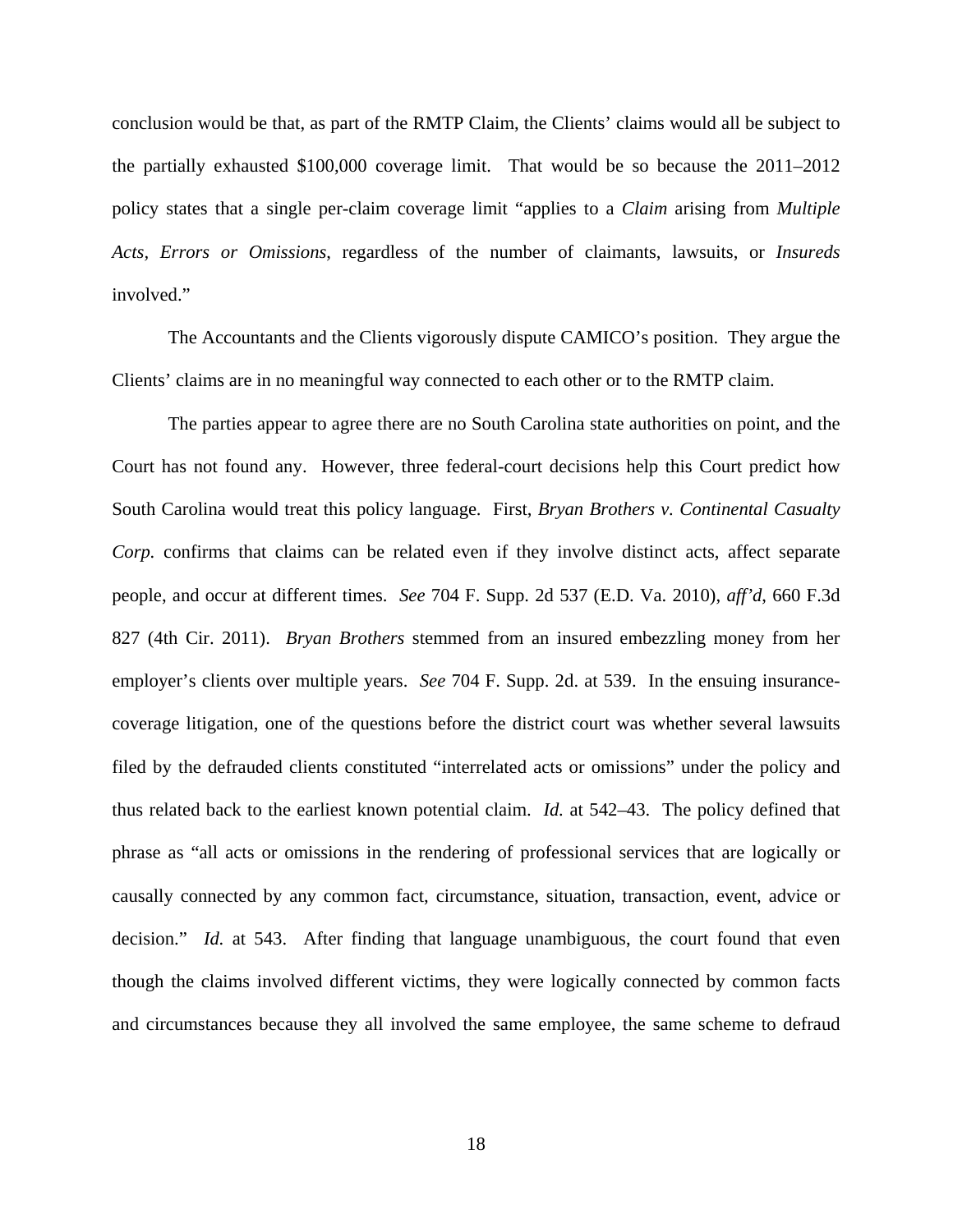clients, and the same method of embezzlement. *Id.* Accordingly, the district court concluded, the claims were interrelated. *Id.* 

Second, a year after *Bryan Brothers*, Judge Joseph Anderson issued an in opinion in *Continental Casualty Co. v. Jones*, No. 3:09-cv-1004-JFA, 2011 WL 3880963, at \*6–7 (D.S.C. Sept. 2, 2011), *amended on other grounds on reconsideration as stated in* 2012 WL 530002 (D.S.C. Feb. 17, 2012). Like *Bryan Brothers*, *Jones* involved an insured stealing money from his clients over a period of time. *See* 2011 WL 3880963, at \*1–4. Judge Anderson had to decide whether the lawsuits arising out of those claims were interrelated according to policy language identical to the provision at issue in *Bryan Brothers*. *Id.* at \*6. Seeing no material distinction between *Bryan Brothers* and the case before him, Judge Anderson found the claims were interrelated "for the same reason espoused by the district court in . . . *Bryan Brothers*." *Id.*[4](#page-18-0)

Finally, a recent Fourth Circuit opinion illustrates that multiple claims can be logically or causally connected even if they involve distinct parties and types of activities. *See W.C. & A.N. Miller Dev. Co. v. Cont'l Cas. Co.*, 814 F.3d 171 (4th Cir. 2016) ("*Miller*"). In *Miller*, the Fourth Circuit dealt with a policy that contained an "expansive" definition of "interrelated wrongful acts" that is like the language at issue here: "any wrongful acts which are logically or causally connected by reason of any common fact, circumstance, situation, transaction or event." *Id.* at 176. The question in *Miller* was whether two lawsuits involved interrelated acts. In the first case, a plaintiff sued for breach of contract and obtained a judgment against several defendants, including Haymount Limited Partnership. *Id.* at 174. After that, the plaintiff sued those defendants and Miller, a company related to Haymount, for allegedly engaging in fraudulent conveyances in order to make the judgment from the first case uncollectable. *Id.*

<u>.</u>

<span id="page-18-0"></span><sup>4.</sup> The Court recognizes that Judge Anderson later vacated part of his opinion. *See Jones*, 2012 WL 530002, at \*2. However, he did so because he decided there were genuine issues of material fact that needed to be resolved by trial. Having conducted a bench trial, the Court does not have that issue here.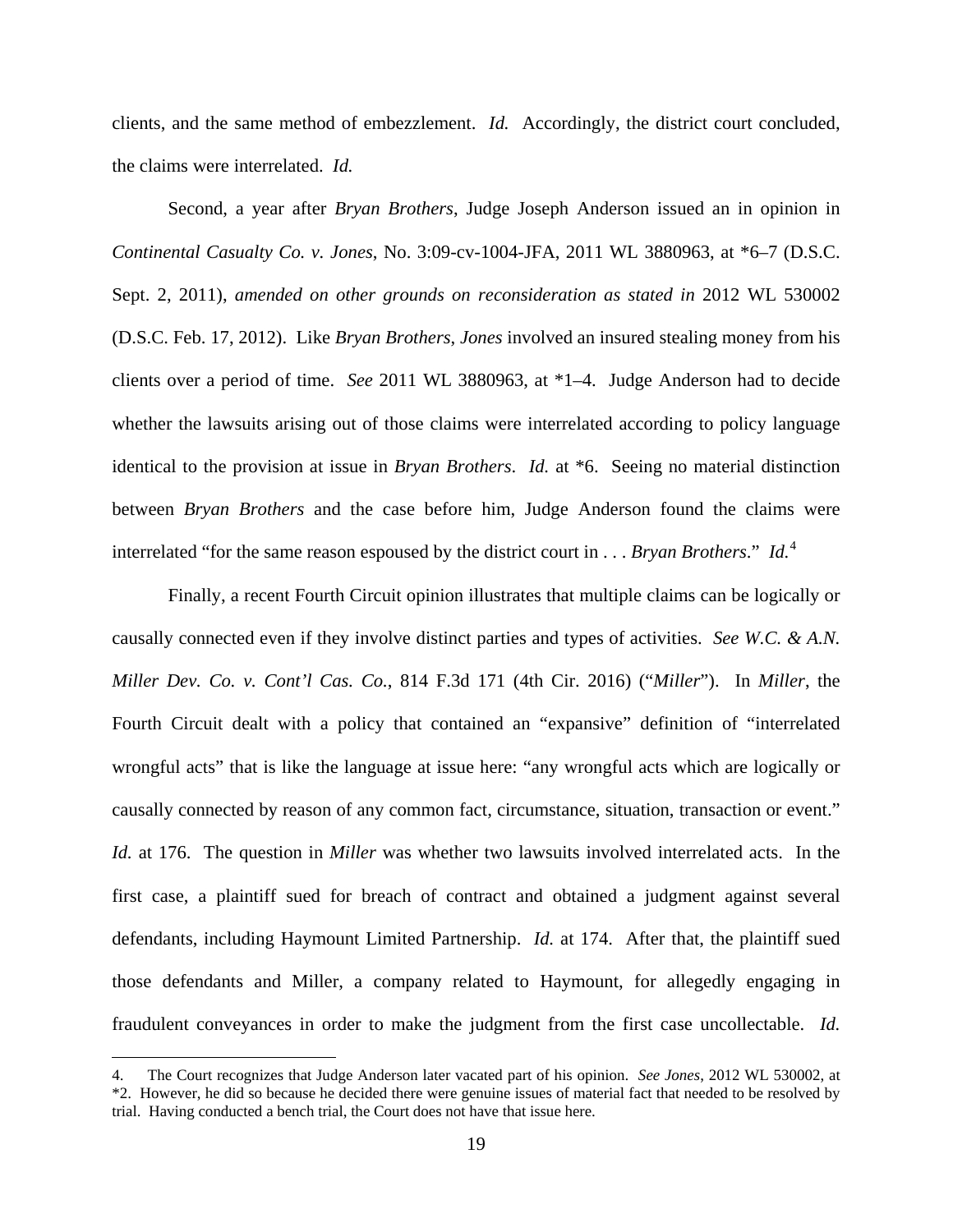Relying on the above-quoted definition, Miller's insurer treated the two lawsuits as a single claim. *Id.* at 175. Miller sued to have the lawsuits declared separate claims, but both the district court and the Fourth Circuit agreed with the insurer that the lawsuits were logically and causally connected. *Id.* at 175, 178. Although the lawsuits did not have identical sets of defendants and involved two distinct courses of conduct, the Fourth Circuit found they constituted a single claim because they shared common facts and circumstances. *Id.* at 177.

Although *Bryan Brothers* applied Virginia law and *Miller* applied Maryland law, the opinions nonetheless are instructive. In *Jones*, Judge Anderson found the Virginia law used in *Bryan Brothers* aligned with South Carolina law. *See* 2011 WL 3880963, at \*6. The undersigned agrees with that assessment. Further, the principles of Maryland insurance law applied in *Miller* are cornerstones of South Carolina insurance law. *Compare Miller*, 814 F.3d at 176 (reciting rules from Maryland cases that insurance contracts are interpreted just like other contracts; that undefined terms in policies are generally construed according to their ordinary meaning; that unambiguous language is enforced as written; and that ambiguous language is construed against the insurer), *with, e.g.*, *Auto-Owners Ins. Co. v. Benjamin*, 781 S.E.2d 137, 141 (S.C. 2015) (reciting same rules from South Carolina cases). Finally, the multiple-acts definition here bears a strong resemblance to the "interrelated acts or omissions" definitions in *Bryan Brothers*, *Miller*, and *Jones*. For those reasons, this Court concludes South Carolina state courts would find the definition here unambiguous and expansive. *See Episcopal Church in S.C. v. Church Ins. Co. of Vt.*, 53 F. Supp. 3d 816, 821 (D.S.C. 2014) ("If the South Carolina Supreme Court has not addressed a particular legal issue raised in this case, this Court must predict how that court would rule if presented with the issue." (citing *Twin City Fire Ins. Co. v. Ben Arnold– Sunbelt Beverage Co. of S.C.*, 433 F.3d 365, 369 (4th Cir. 2005))).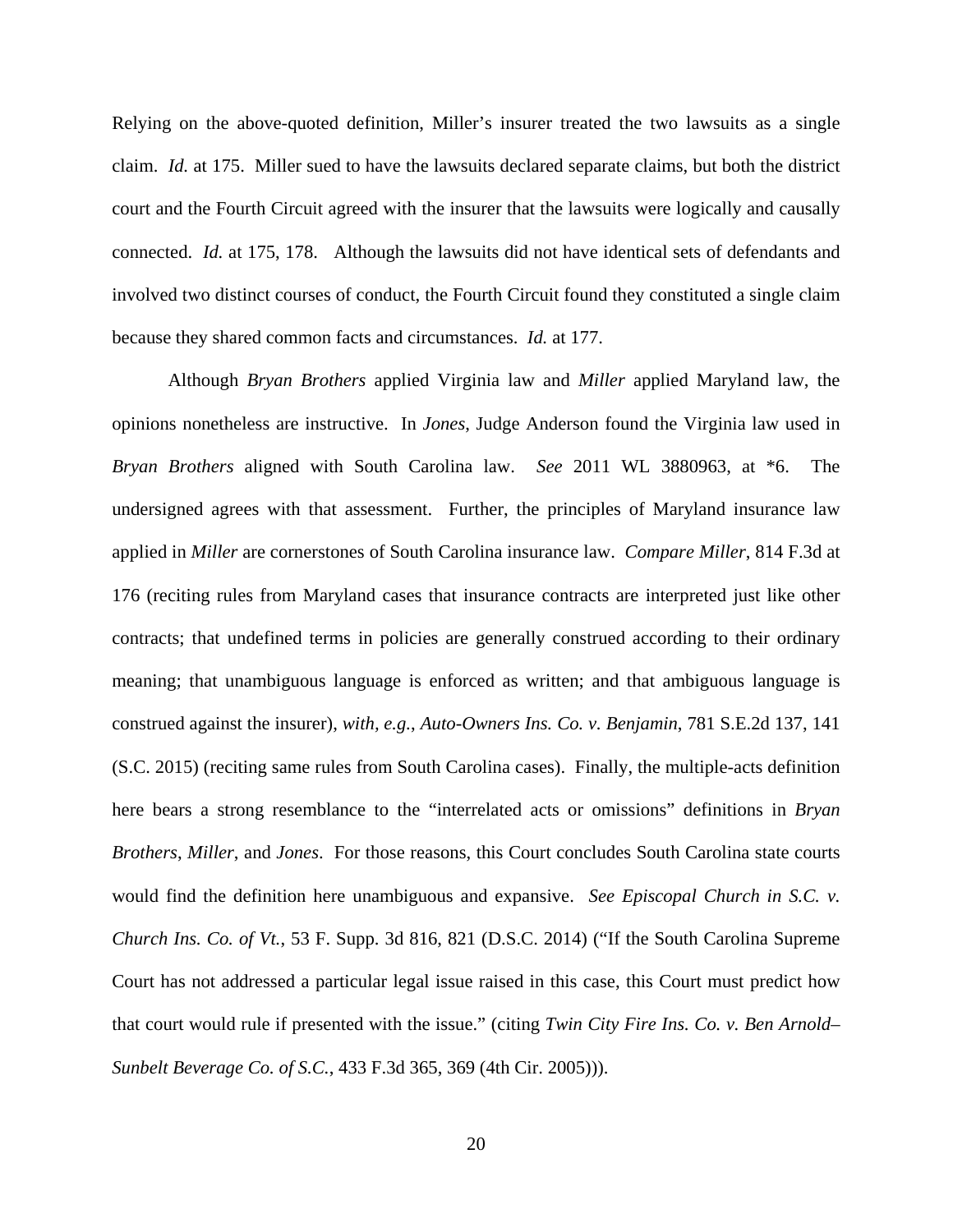Under that construction of the multiple-acts definition, all of the Clients' claims are logically connected to one another and to the RMTP claim. They are all based on the acts and omissions of the same person, whose tragic disease caused those acts and omissions, either in whole or in part. To be sure, those connections do not share the obviousness of the stealconceal-repeat schemes in *Bryan Brothers* and *Jones*, nor do they form a factual web as strong as the one in *Miller*. That does not mean, however, that nothing connects the claims. Rather, CAMICO's comprehensive policy language links claims that share even a single logically connective fact, circumstance, or situation. Hill's disease-induced impairment satisfies that low threshold because, in this Court's view of the facts, it played a causal role in the Client's claims and the RMTP claim. Just as the breakdowns of integrity in *Bryan Brothers*, *Jones*, and *Miller* united all the claims in those cases, Hill's breakdown of faculty unites all the claims here.<sup>[5](#page-20-0)</sup> Thus, they constitute a single claim.

The 2011–2012 policy states that a single limit applies for each claim, regardless of the number of errors and parties involved. Thus, the policy provides a total of \$100,000 of coverage for the Clients' claims, less the \$20,600 already paid on the RMTP claim and less claim expenses incurred to defend the Accountants in state court.

## **C. Substantial Prejudice to CAMICO**

<u>.</u>

The Accountants and the Clients contend that even if the Accountants were late in reporting potential claims to CAMICO, the company cannot withhold coverage because the late reporting did not substantially prejudice its rights under the policies. Insurance policies frequently require insureds to provide the insurer timely notice that a lawsuit or other type of claim has been made. The purpose of such requirements "is to allow for investigation of the

<span id="page-20-0"></span><sup>5.</sup> The Court, of course, does not mean to suggest Hill is to blame for the tragic circumstance of having Parkinson's disease.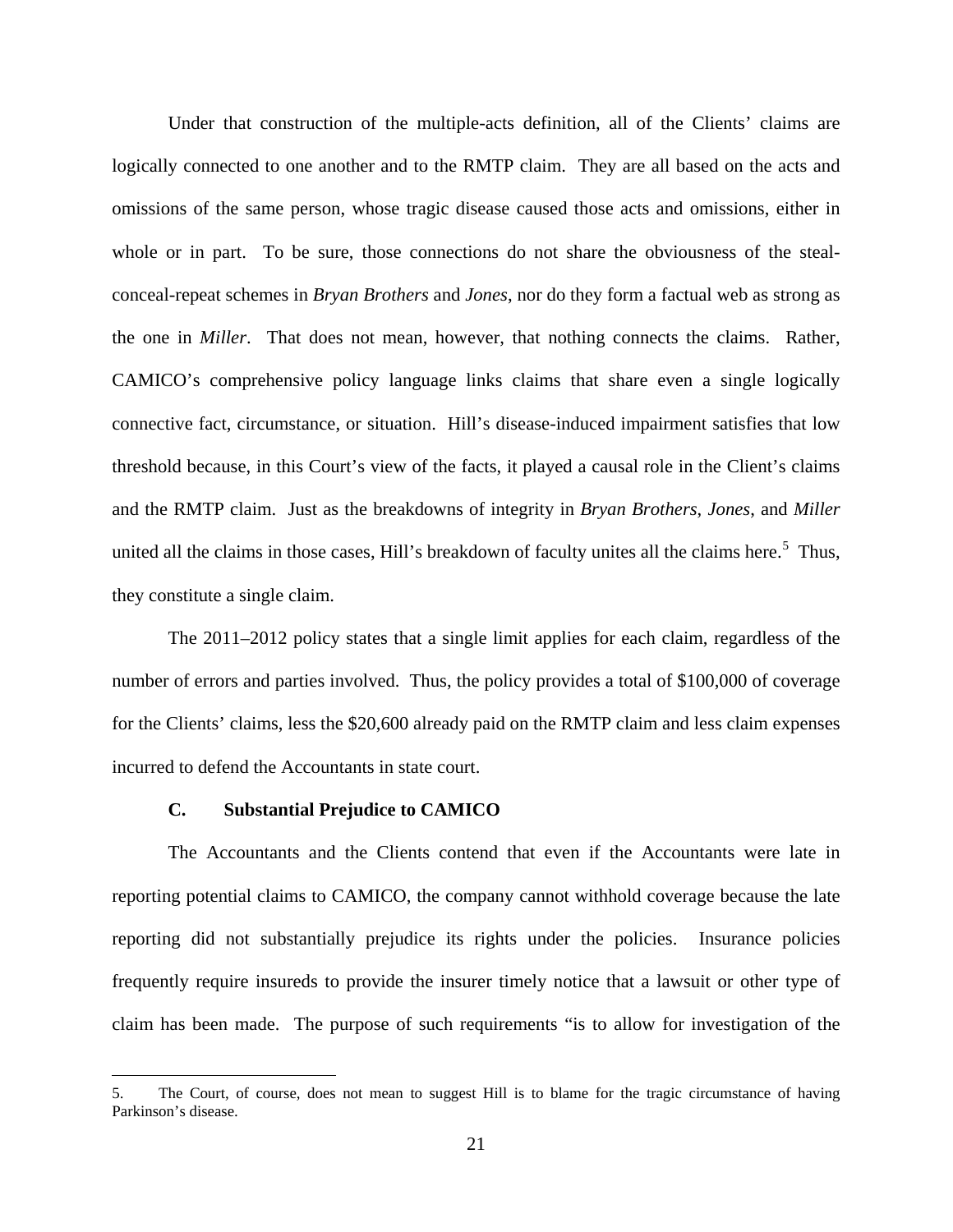facts and to assist the insurer in preparing a defense." *Vt. Mut. Ins. Co. v. Singleton ex rel. Singleton*, 446 S.E.2d 417, 421 (S.C. 1994) (citation omitted). Generally, the insured's failure to comply with a notice clause "automatically relieves the insurer of its obligations under the contract, including the payment of proceeds due, and the duty to defend and to indemnify the insured." *Wright v. UNUM Life Ins. Co.*, No. 2:99-cv-2394-23, 2001 WL 34907077, at \*2 (D.S.C. Aug. 31, 2001). However, when "the rights of innocent parties are jeopardized" by that failure to comply, the insurer cannot deny coverage based on that failure unless it proves the failure substantially prejudiced its rights under the policy. *Vt. Mut. Ins. Co.*, 446 S.E.2d at 421 (citation omitted).

CAMICO's policies do contain provisions that required the Accountants to report claims and potential claims in a timely manner. For example, the policies obligated the Accountants to "[p]romptly notify [CAMICO] or its authorized representative of any *Claim* or *Potential Claim*." Similar timely-notice provisions in insurance policies have generated substantial-prejudice litigation in this Court in recent years. *See, e.g.*, *Episcopal Church in S.C.*, 53 F. Supp. 3d at 827–30; *Berenyi, Inc. v. Landmark Am. Ins. Co.*, No. 2:09-cv-1556-PMD, 2010 WL 233861, at \*6–7 (D.S.C. Jan. 14, 2010). Importantly, however, the timely notice clause in CAMICO's policy is not the provision that has caused only a reduced amount of coverage to be available. Rather, as discussed in section I.A of this Order, that result flows primarily from the combined effect of the insuring agreement's paragraph A.4 and the potential-claim definition. The language of those provisions differs greatly from the timely-notice clauses that have been subjected to substantial-prejudice analysis. The Court questions whether South Carolina law would apply the substantial-prejudice requirement to those provisions, and it has not found a clear answer.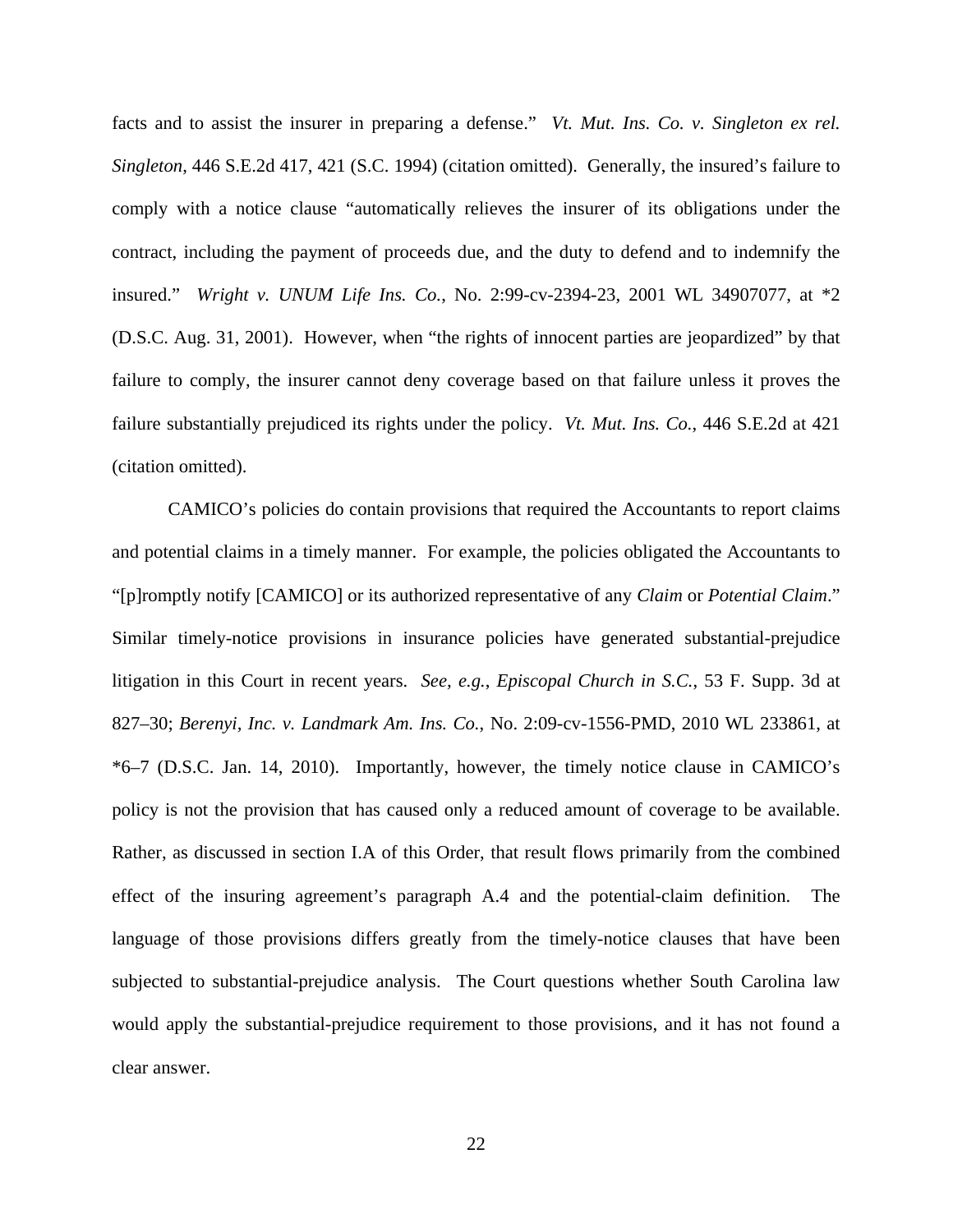Ultimately, the Court need not answer that question in this case. Even assuming the requirement applies, CAMICO has satisfied it here. CAMICO representative Mark Aubrey testified at trial that CAMICO engages in mitigation efforts to prevent potential claims from becoming actual claim or, failing that, to at least mitigate losses. Because CAMICO insures accountants, those efforts include negotiating with federal and state tax agencies and appealing their decisions. CAMICO guarantees policyholders unlimited use of those services. With respect to the RMTP claim—the claim that triggered the reduced coverage limit—the Accountants did not notify CAMICO of the problem until after the IRS had rejected the claim three times. According to Aubrey, by the time CAMICO learned of the matter, the Accountants had already unsuccessfully exhausted the available abatement avenues; all CAMICO could do was negotiate a settlement payment with RMTP. That loss of opportunity to investigate Hill's error and to engage the IRS substantially prejudiced CAMICO. *Cf. Founders Ins. Co. v. Richard Ruth's Bar & Grill LLC*, No. 2:13-cv-3035-DCN, 2016 WL 3189213, at \*13 (D.S.C. June 8, 2016) (finding insurer was substantially prejudiced by not receiving notice of lawsuit against insured until after default had been entered, as the insurer had lost the opportunity to investigate the claim, assert defenses, or negotiate unhandicapped); *see also id.* at \*12 (discussing South Carolina cases that illustrate substantial prejudice).

The Accountants and the Clients argue CAMICO was not prejudiced because it learned of the Clients' claims well before the Clients filed their lawsuits, and it even participated in presuit investigations of those claims. Their argument stems from the statement in *Vermont Mutual Insurance Co.* that the purpose of timely notice clauses is to enable insurance companies to conduct meaningful investigations of the facts and to prepare defenses for insureds in a timely manner. *See Vt. Mut. Ins. Co.*, 446 S.E.2d at 421. That statement, however, contemplates the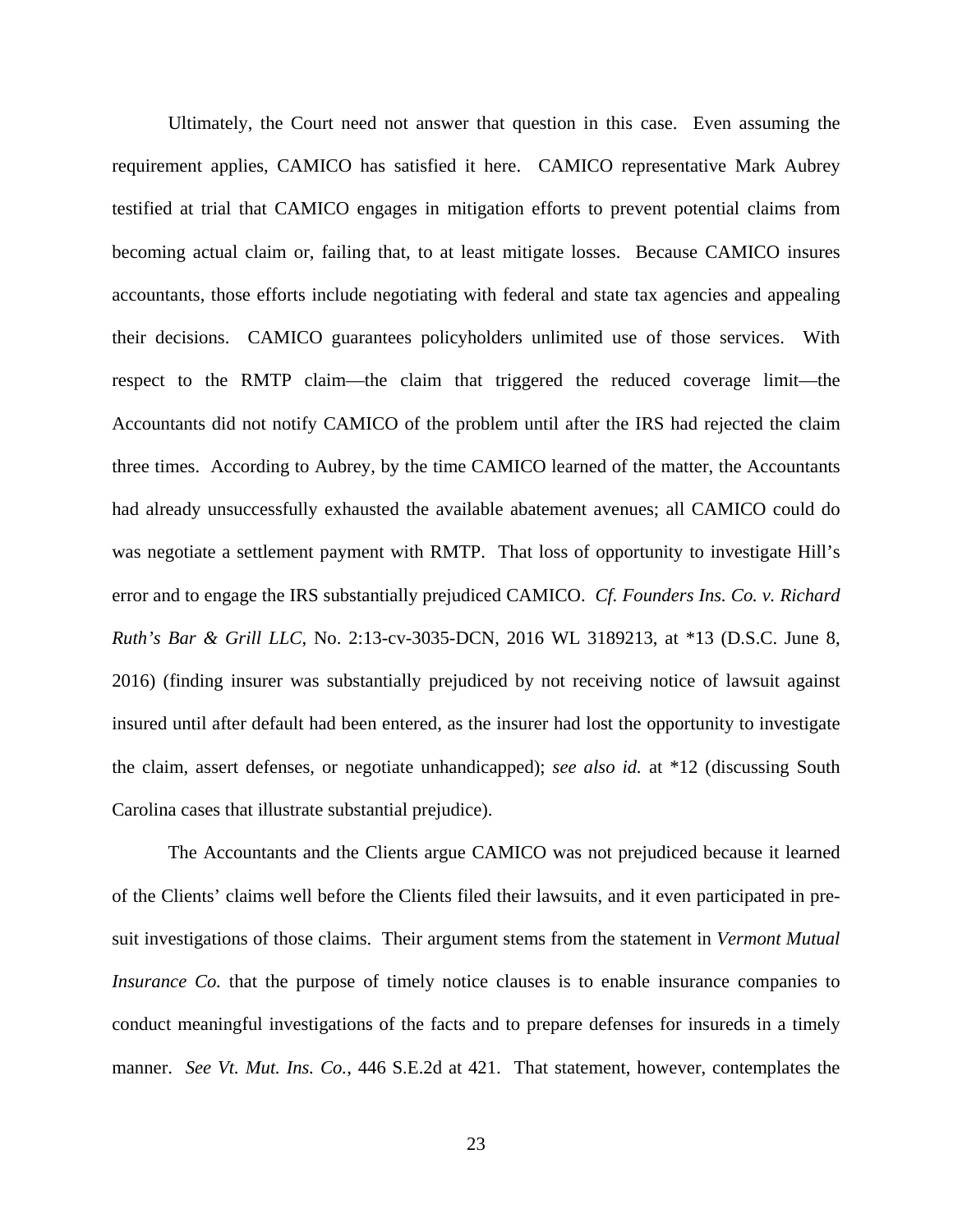familiar scenario in which an injured party has formally made a claim—typically by filing a lawsuit—against the insured. The policy provisions at issue here contemplate a different scenario: an insured's error may impact a client's liability to a tax authority but there may yet be opportunities to change the authority's decision before the client is harmed or asserts a claim. Consequently, and as the record indicates, the purpose of those provisions is to afford CAMICO a meaningful chance to participate in those pre-claim opportunities before it faces financial exposure for the error. Although that purpose is similar in spirit to the one mentioned in *Vermont Mutual Insurance Co.*, it is distinct in its focus. Thus, the fact that CAMICO had timely notice of the Clients' claims is irrelevant to the question of whether CAMICO's pre-claim opportunities to engage with the IRS were substantially prejudiced.<sup>[6](#page-23-0)</sup>

### **D. The Innocent-Insured Provision**

<u>.</u>

As mentioned above, each of the policies at issue contains a provision that can provide innocent insureds coverage "[i]f any coverage for a *Claim* would be void, excluded, suspended or lost as a result of any *Insured's* failure to comply with" the policy's claim reporting requirements. Jackson argues that even if Hill and the accounting firm are subject to the knownclaims endorsement's reduced coverage, he is entitled to full coverage under that provision as an innocent insured. CAMICO responds that the innocent-insured provision does not apply because Jackson faces no potential personal liability in the Clients' cases and in any event, he failed to comply with the provision's conditions.

<span id="page-23-0"></span><sup>6.</sup> The Court has also considered whether CAMICO was substantially prejudiced in its opportunities to intervene before the Clients' issues became claims. Although CAMICO did present evidence of such prejudice, that question is not relevant. The Clients' claims are subject to a single reduced coverage limit because they constitute a part of the RMTP Claim under the policy's expansive multiple-acts definition. Whether or not they were timely reported to CAMICO plays no role in that analysis, and the policy's multiple-acts definition could not reasonably be construed as a timely notice provision that would trigger substantial-prejudice analysis.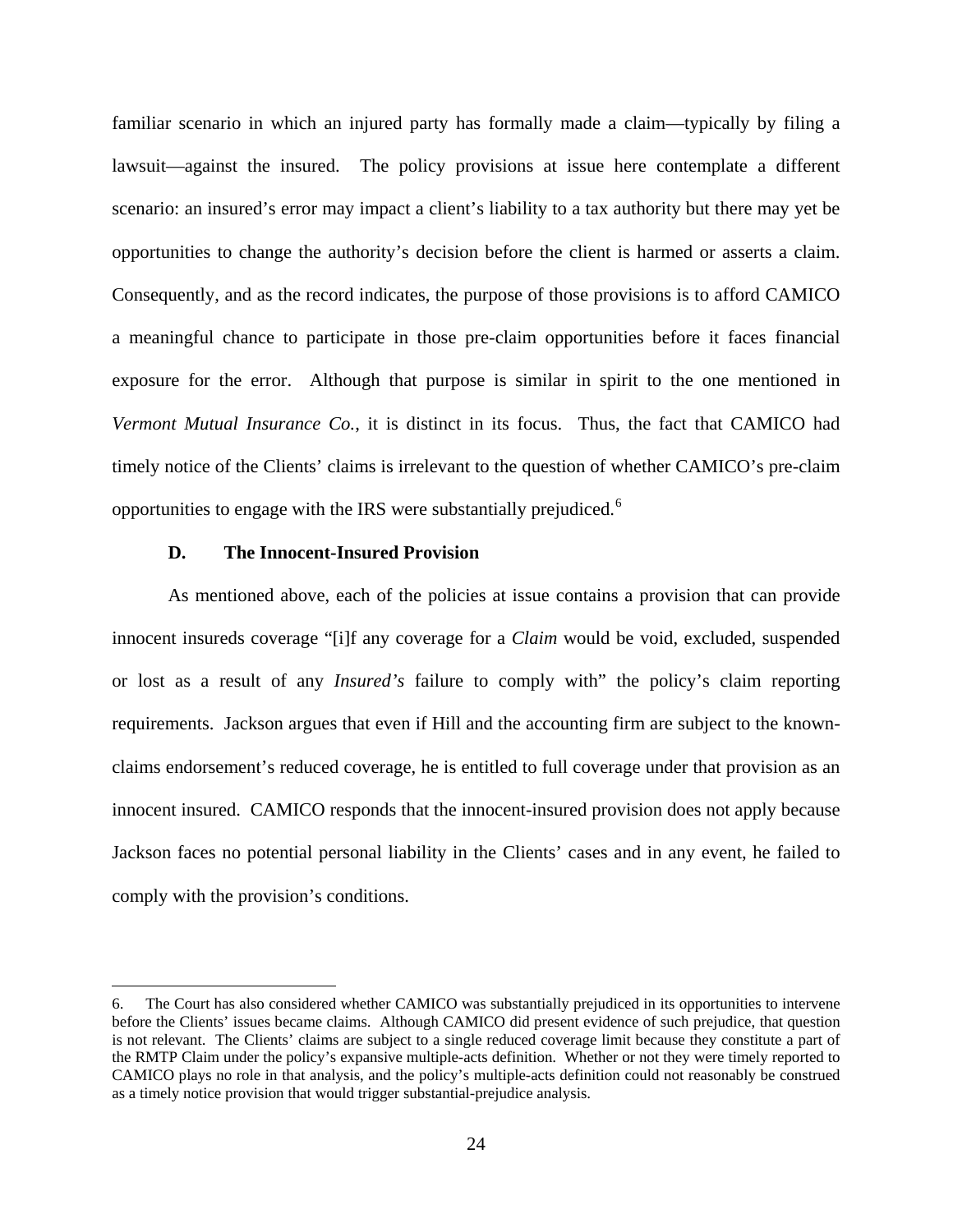The Court agrees that the provision does not apply, but its analysis differs somewhat from that offered by CAMICO. One of the insuring agreement's conditions precedent is that "the *Claim* was . . . made against the *Insured*." Here, neither RMTP nor any of the Clients made a claim, as the policies define that term, against Jackson as an individual. The claims—demands for services and money, lawsuits, and tolling-agreement demands—have been made only against the firm and against Hill individually. Consequently, even though Jackson is an insured under the policies, he has no coverage for any of the claims at issue because they were not made against him.

Moreover, the innocent-insured provision takes effect only if an insured loses coverage *because* of a failure to follow certain claim reporting requirements. As just explained, that is not the reason that Jackson lacks coverage. Consequently, even assuming *arguendo* that Jackson complied with the innocent-insured provision's coverage conditions, the provision is inapplicable because the scenario triggering its applicability did not happen to him. *Cf. Bryan Bros.*, 704 F. Supp. 2d at 542 (finding innocent-insured provision inapplicable because insurer denied coverage on ground unrelated to the circumstances that triggered provision).

#### **E. Conclusion as to Declaratory Judgment Issues**

For the foregoing reasons, the Court declares that (1) the Clients' claims and the RMTP claim constitute a single claim under the 2011–2012 policy; (2) the 2011–2012 policy provides \$100,000 of coverage for indemnity and defense costs for that combined claim, less the \$20,600 settlement and defense costs in the Clients' lawsuits; (3) assuming South Carolina's substantialprejudice doctrine applies here, CAMICO has proven such prejudice; and (4) Jackson does not have coverage as an innocent insured.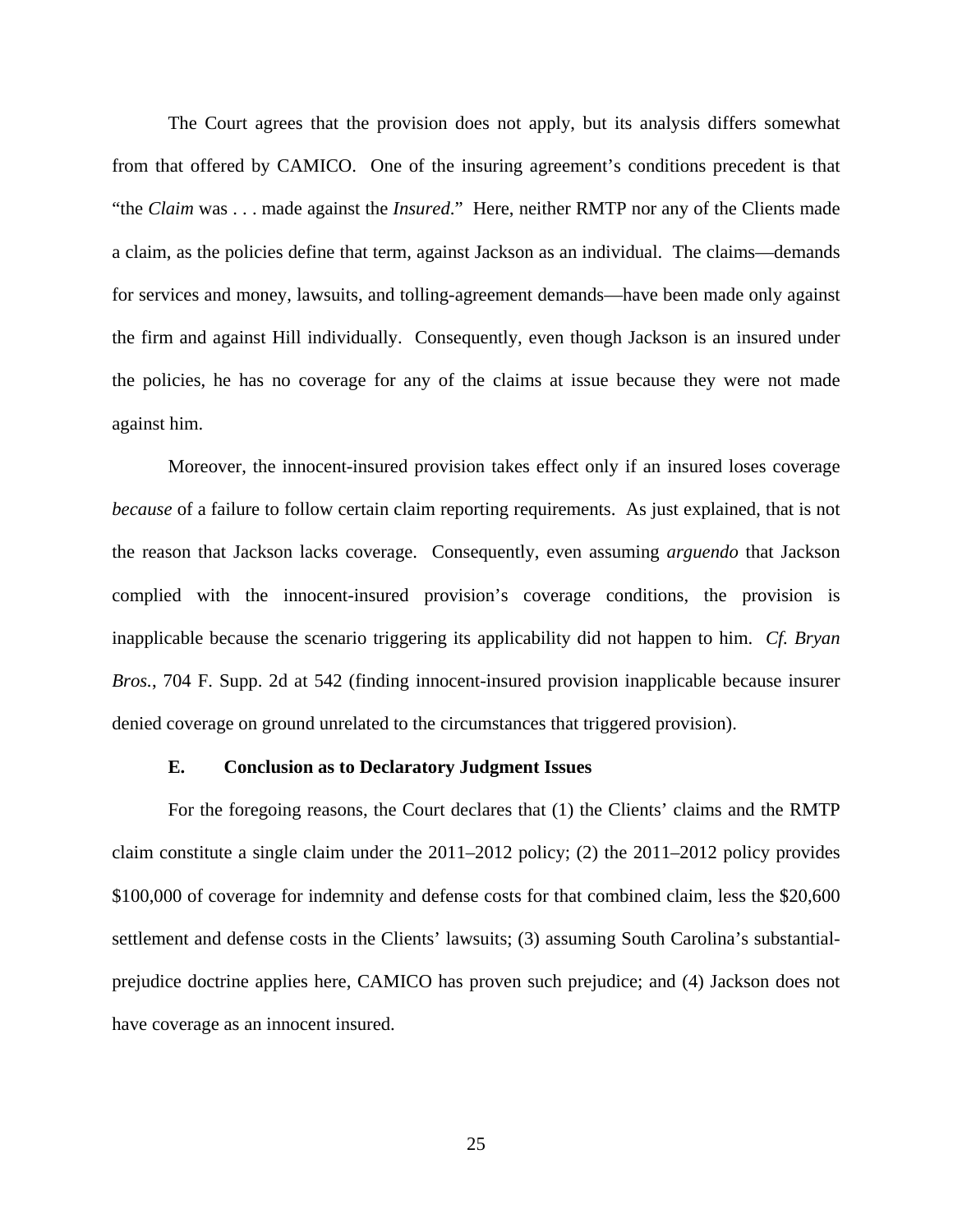### **II. The Accountants' Counterclaims**

 $\overline{a}$ 

As mentioned above, the Accountants have alleged counterclaims against CAMICO for breach of contract and insurance bad faith. The factual theory of liability they allege for both claims is the same: by contending the Clients' claims are related to the RMTP Claim and its reduced coverage limit, CAMICO is breaching the terms of one or more of the policies<sup>[7](#page-25-0)</sup> and violating the implied covenant of good faith and fair dealing.<sup>[8](#page-25-1)</sup>

The Accountants' breach of contract claim fails. As explained above in Part I of this order, CAMICO's position is consistent with the terms of the 2011–2012 policy. Because the Accountants cannot establish the essential element of breach, the claim fails. *See S. Glass & Plastics Co. v. Kemper*, 732 S.E.2d 205, 209 (S.C. Ct. App. 2012) ("The elements for a breach of contract are the existence of the contract, its breach, and the damages caused by such breach." (citing *Fuller v. E. Fire & Cas. Ins. Co.*, 124 S.E.2d 602, 610 (S.C. 1962))).

As for insurance bad faith, the Accountants frame their claim under the elements for recovery set forth in *Bartlett v. Nationwide Mutual Fire Insurance Co.*:

(1) the existence of a mutually binding contract of insurance between the plaintiff and the defendant; (2) a refusal by the insurer to pay benefits due under the contract; (3) resulting from the insurer's bad faith or unreasonable action in breach of an implied covenant of good faith and fair dealing arising on the contract; (4) causing damage to the insured.

348 S.E.2d 530, 532 (S.C. Ct. App. 1986), *overruled on other grounds by Charleston Cty. Sch. Dist. v. State Budget & Control Bd.*, 437 S.E.2d 6 (S.C. 1993). Under that rubric, the Accountants' claim fails at the second element. Although CAMICO is not providing all the

<span id="page-25-0"></span><sup>7.</sup> The Accountants have not specified which insurance policy or policies they believe CAMICO breached.

<span id="page-25-1"></span><sup>8.</sup> At trial, the Accountants also asserted, as theories of bad faith, that CAMICO improperly assigned a single employee to handle defense and coverage issues and that it has unduly restricted the activities of the defense attorney it retained for them. Although the Accountants did not include these theories in any pleading, the parties tried them by implied consent. *See* Fed. R. Civ. P. 15(b)(2).